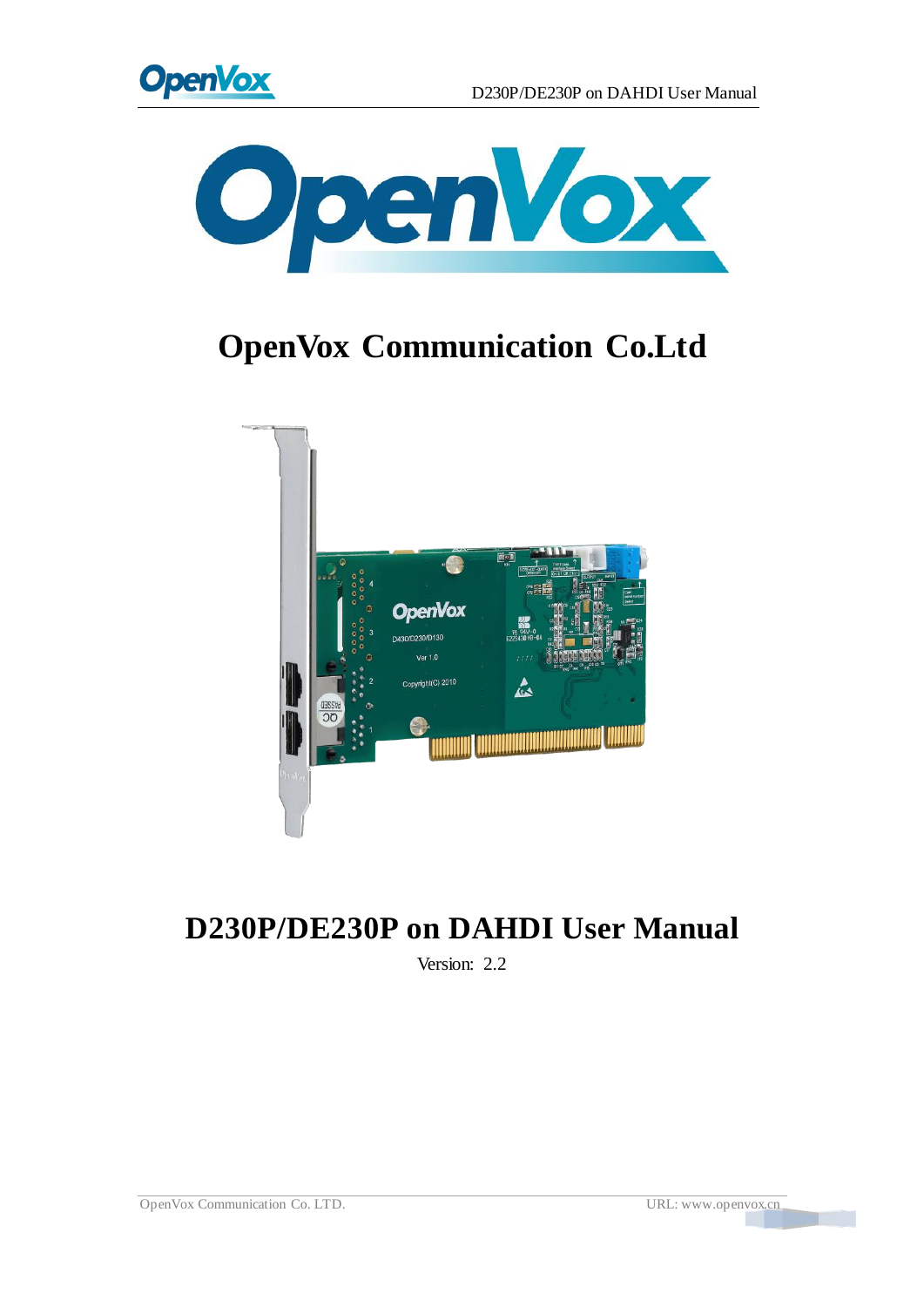



# **OpenVox Communication Co.Ltd**

*Most Advanced Asterisk Cards*

Address: F/3, Building No.127, Jindi Industrial Zone, Shazui Road, Futian District, Shenzhen, Guangdong 518048, China Tel:+86-755-82535461, 82535095, 82535362, Fax:+86-755-83823074 Business Contact: sales@openvox.com.cn Technical Support[: support@openvox.com.cn](mailto:support@openvox.com.cn)

> Business Hours: 09:00-18:00(GMT+8) from Monday to Friday URL: www.openvox.cn

*Thank You for Choosing OpenVox Products!*

OpenVox Communication Co. LTD. URL: www.openvox.cn 1

 $\frac{1}{2}$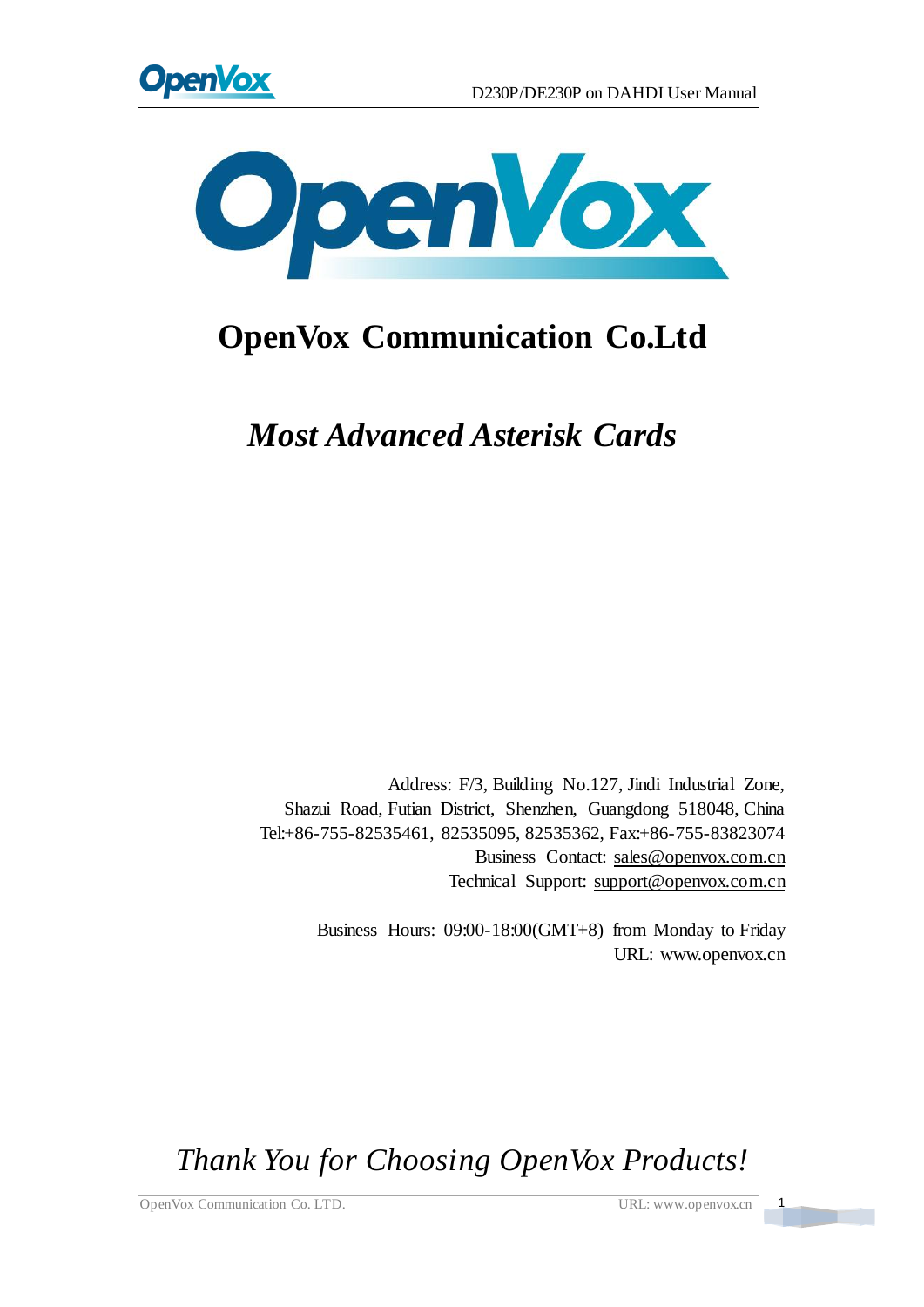

### **Copyright**

Copyright© 2011 OpenVox Inc. All rights reserved. No part of this document may be reproduced without prior written permission.

## **Confidentiality**

Information contained herein is of a highly sensitive nature and is confidential and proprietary to OpenVox Inc. No part may be distributed, reproduced or disclosed orally or in written form to any party other than the direct recipients without the express written consent of OpenVox Inc.

#### **Disclaimer**

OpenVox Inc. reserves the right to modify the design, characteristics, and products at any time without notification or obligation and shall not be held liable for any error or damage of any kind resulting from the use of this document.

OpenVox has made every effort to ensure that the information contained in this document is accurate and complete; however, the contents of this document are subject to revision without notice. Please contact OpenVox to ensure you have the latest version of this document.

#### **Trademarks**

All other trademarks mentioned in this document are the property of their respective owners.

#### **Customer Information**

- **1.** This equipment complies with Part 68 of the FCC rules and the requirements adopted by the ACTA. On the bottom of this equipment is a label that contains, among other information, a product identifier in the format US:AAAEQ##TXXXX. If requested, this number must be provided to the telephone company.
- **2.** A plug and jack used to connect this equipment to the premises wiring and telephone network must comply with the applicable FCC Part 68 rules and requirements adopted by the ACTA. A compliant telephone cord and modular plug is provided with this product. It is designed to be connected to a compatible modular jack that is also compliant. See installation instructions for details.
- **3.** If this equipment [US: G4DDWNANDEX30] causes harm to the telephone network, the telephone company will notify you in advance that temporary discontinuance of service may be required. But if advance notice isn't practical, the telephone company will notify the customer as soon as possible. Also, you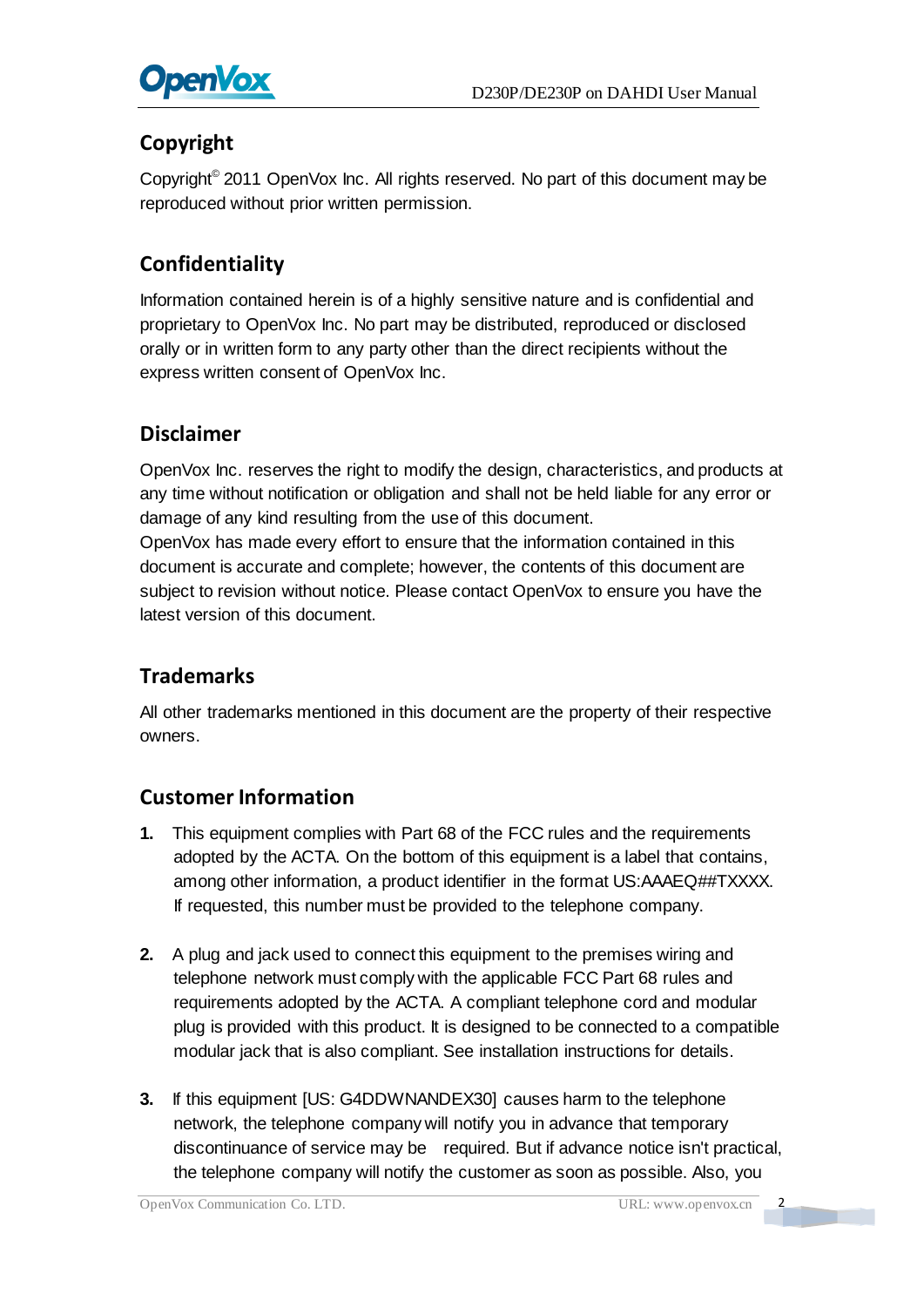

will be advised of your right to file a complaint with the FCC if you believe it is necessary.

- **4.** The telephone company may make changes in its facilities, equipment, operations or procedures that could affect the operation of the equipment. If this happens the telephone company will provide advance notice in order for you to make necessary modifications to maintain uninterrupted service.
- **5.** If trouble is experienced with this equipment [US: G4DDWNANDEX30], for repair or warranty information, Service can be facilitated through our office at: Address: F/3, Block No.127, Jindi Industrial Zone,Shazui Road, Futian District, Shenzhen, Guangdong 518048, China Tel:+86-755-82535461, 82535095, 82535362, Fax:+86-755-83823074 Business Contact: sales@openvox.com.cn Technical Support: [support@openvox.com.cn](mailto:support@openvox.com.cn)

If the equipment is causing harm to the telephone network, the telephone company may request that you disconnect the equipment until the problem is resolved.

- **6.** Please follow instructions for repairing if any; otherwise do not alternate or repair any parts of device except specified.
- **7.** Connection to party line service is subject to state tariffs. Contact the state public utility commission, public service commission or corporation commission for information.
- **8.** If your home has specially wired alarm equipment connected to the telephone line, ensure the installation of this [US: G4DDWNANDEX30] does not disable your alarm equipment. If you have questions about what will disable alarm equipment, consult your telephone company or a qualified installer.
- **9.** If the telephone company requests information on what equipment is connected to their lines, inform them of:
	- a) The ringer equivalence number [NAN]
	- b) The USOC jack required [RJ48C]
	- c) Facility Interface Codes ("FIC") [04DU9.1SN]
	- d) Service Order Codes ("SOC") [6.0N]
	- e) The FCC Registration Number [US: G4DDWNANDEX30]
- **10.** The REN is used to determine the number of devices that may be connected to a telephone line. Excessive RENs on a telephone line may result in the devices not ringing in response to an incoming call. In most but not all areas, the sum of

 $\overline{\mathbf{3}}$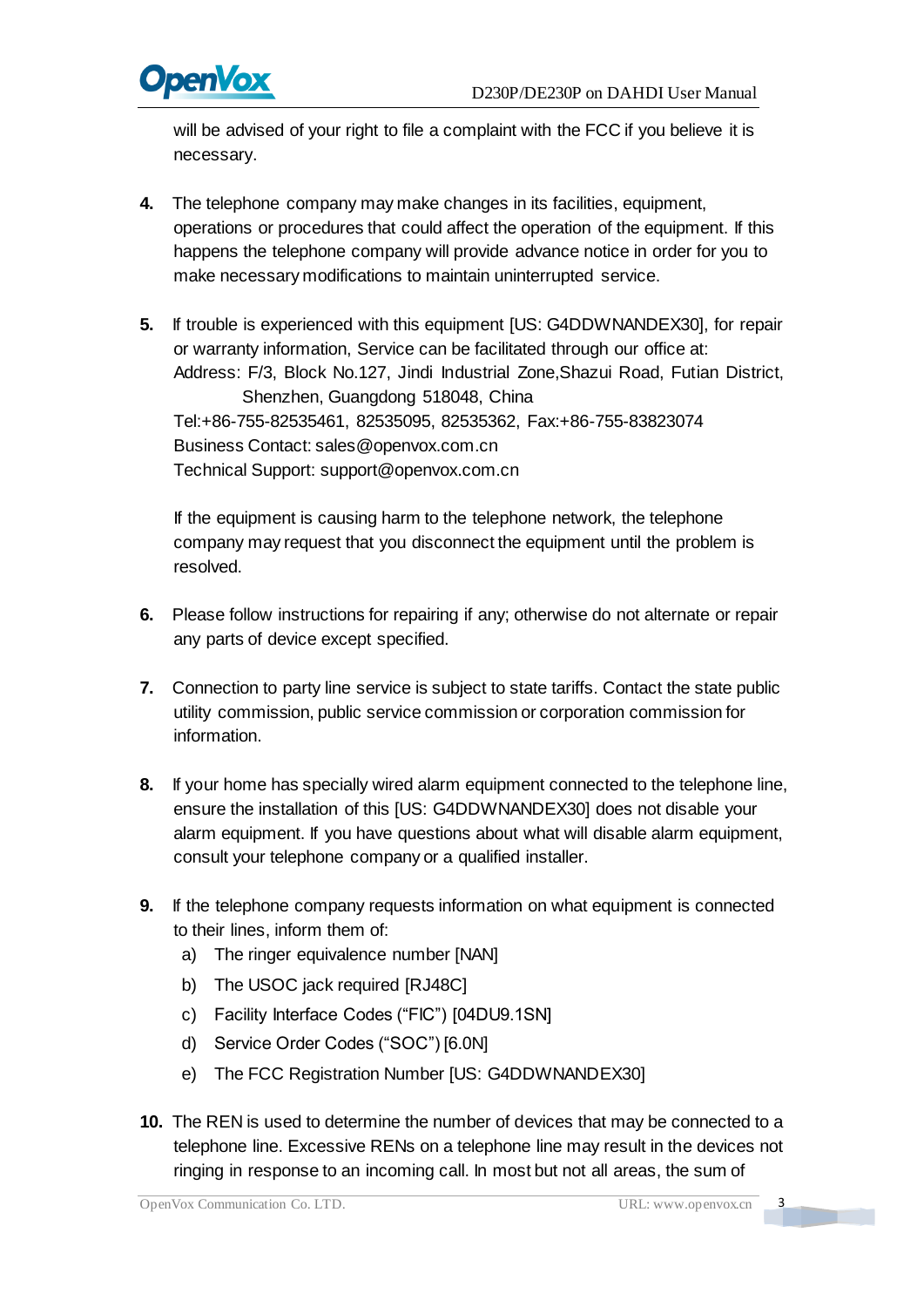

RENs should not exceed five (5.0). To be certain of the number of devices that may be connected to a line, as determined by the total RENs, contact the local telephone company. The REN for this product is part of the product identifier that has the format US:AAAEQ##TXXXX. The digits represented by ## are the REN without a decimal point. For this product the FCC Registration number is [US: G4DDWNANDEX30] indicates the REN would be NAN.

#### **IC CS-03 WARNING:**

This product meets the applicable Industry Canada technical specifications.

 $\overline{a}$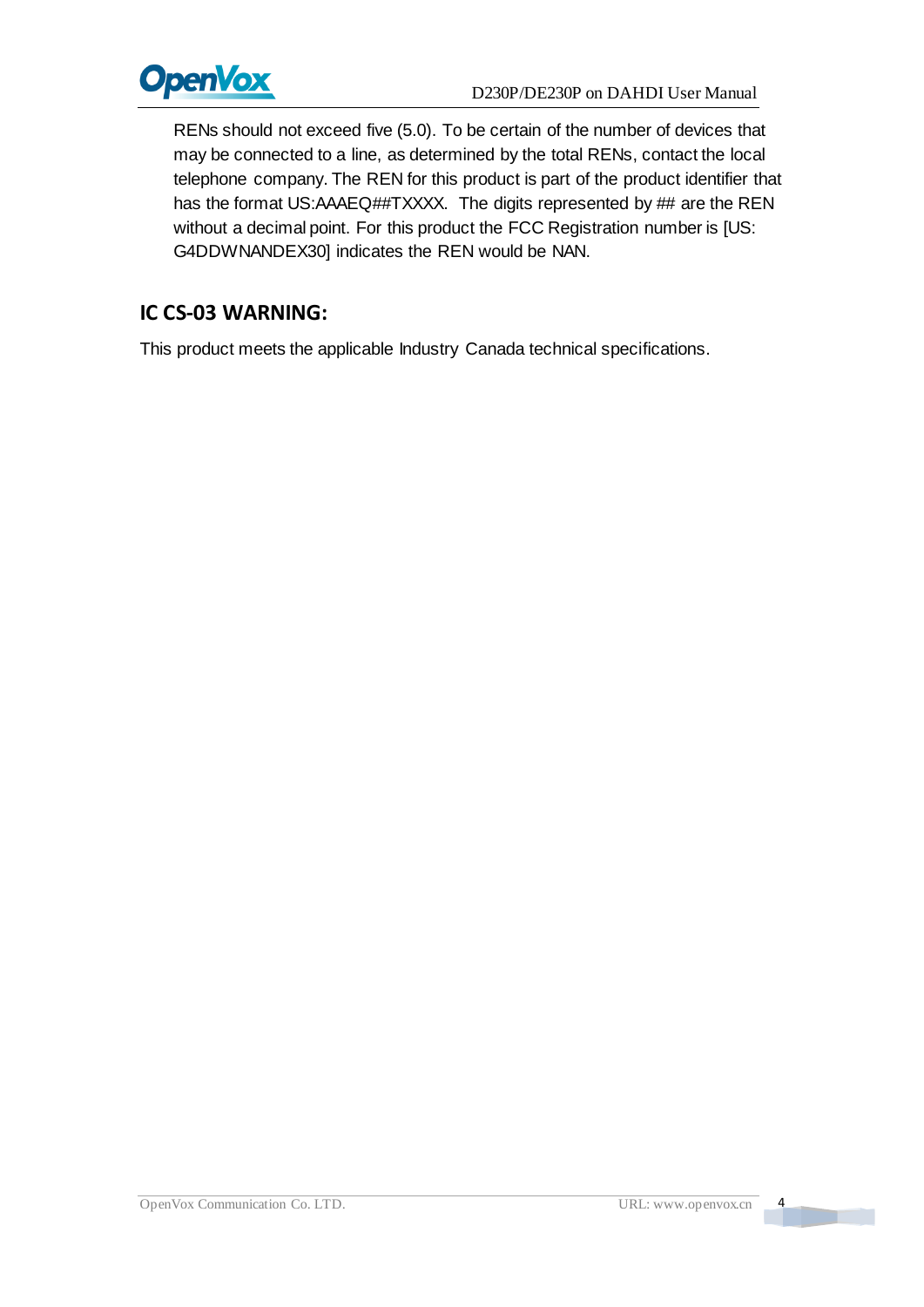# **Contents**

 $\overline{\phantom{a}}$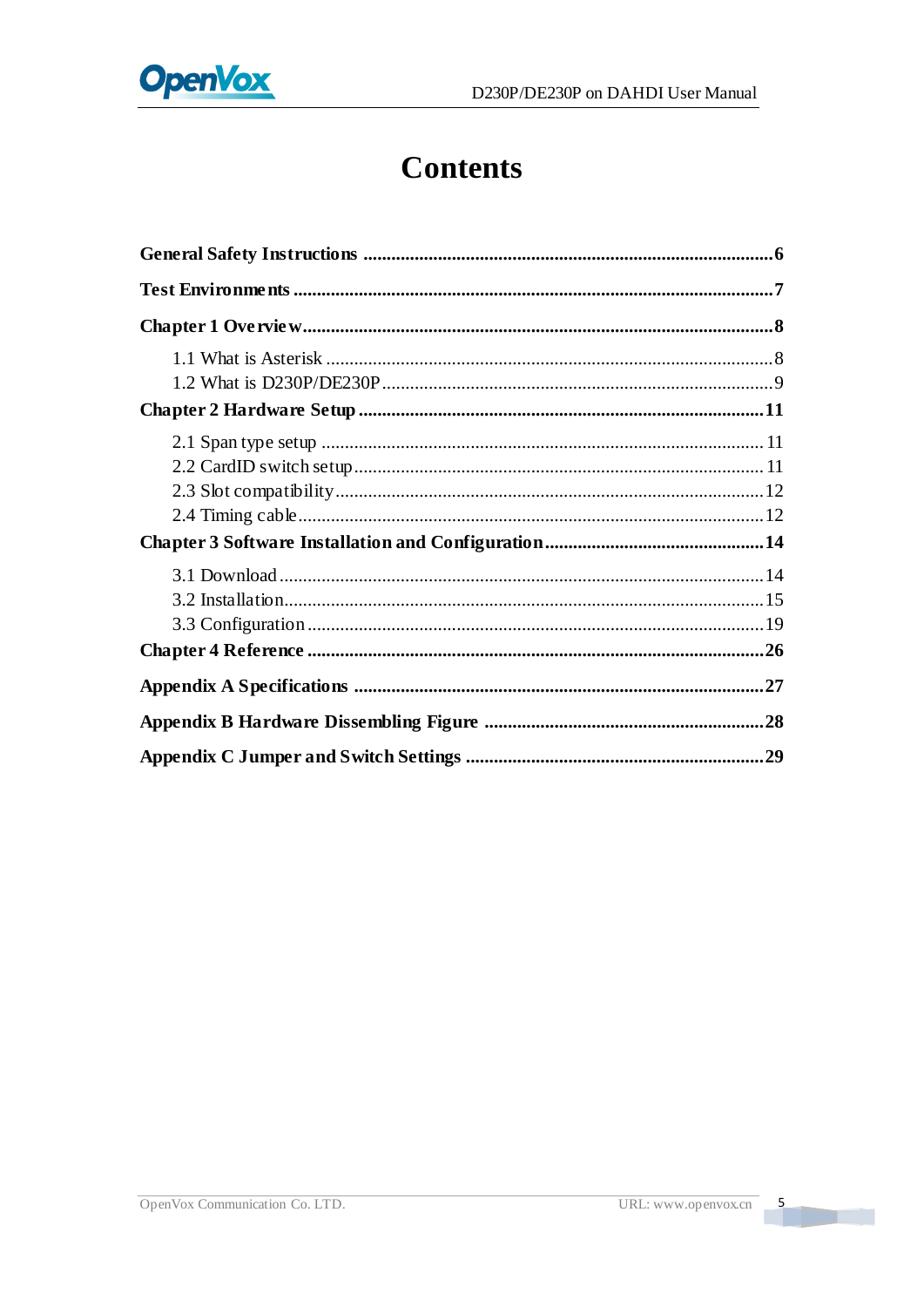

#### <span id="page-6-0"></span>**General Safety Instructions**



- **1.** The computers that have D230P/DE230P card installed must comply with the country's specific safety regulations.
- **2.** Only service personnel should go to install D230P/DE230P card.
- **3.** Before installing D230P/DE230P card, please unplug the power cord and remove the cover from your PC.
- **4.** For avoiding personal injuries and damages to your machine and D230P/DE230P card, make sure bracket of the card is secured to the PC's chassis ground by fastening the card with a screw.
- **5.** Electrical Surges, ESD are very destructive to the equipment. To avoid it, make sure there is a low impedance discharge path from your computer to chassis ground.
- **6.** To reduce the risk of damage or injury, please follow all steps or procedures as instructed.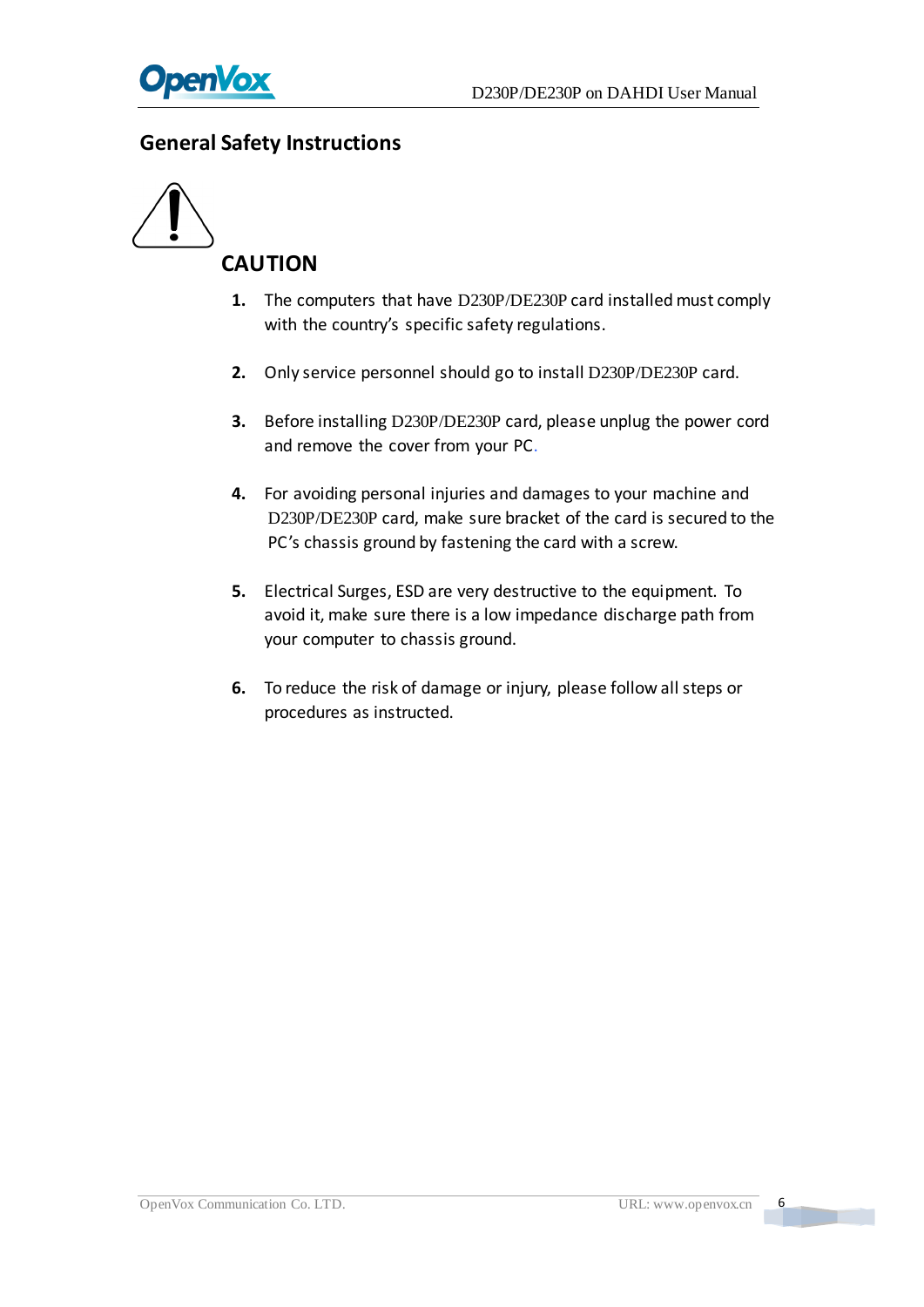

## <span id="page-7-0"></span>**Test Environments**

CentOS-5.5

Kernel version: 2.6.18-194. el5

DAHDI: dahdi-linux-complete-current

Asterisk: asterisk-1.8.5.0

Libpri:libpri-1.4.11.5

Hardware: OpenVox D230P/DE230P

 $\overline{7}$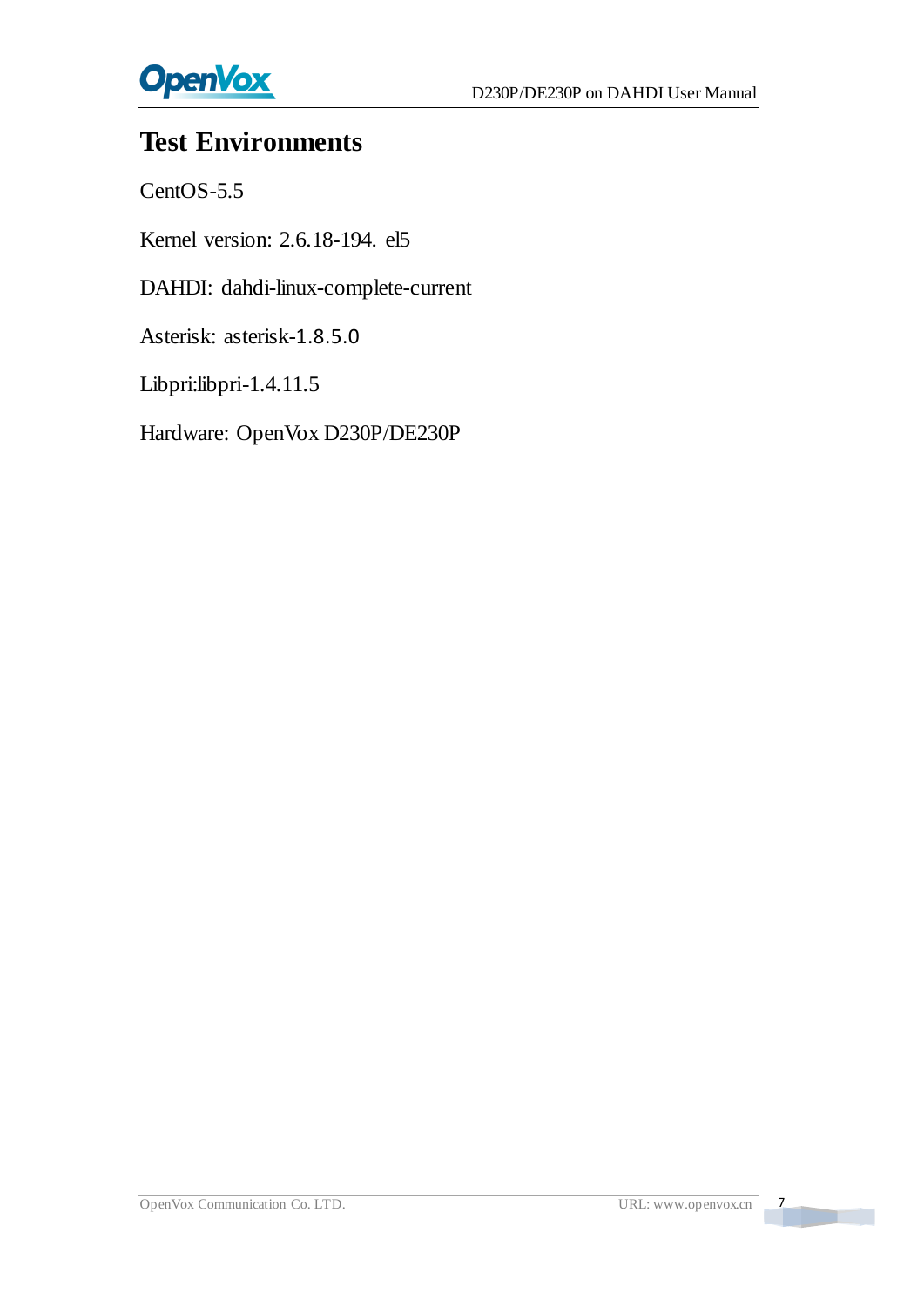## <span id="page-8-0"></span>**Chapter 1 Overview**

## <span id="page-8-1"></span>**1.1 What is Asterisk**

The Definition of Asterisk is described as follows:

Asterisk is a complete PBX in software. It runs on Linux, BSD, Windows (emulated) and provides all of the features you would expect from a PBX and more. Asterisk does voice over IP in four protocols, and can interoperate with almost all standard-based telephony equipment using relatively cost-effective hardware. Asterisk provides Voicemail services with Directory, Call Conferencing, Interactive Voice Response, Call Queuing. It supports for three-way calling, caller ID services, ADSI, IAX, SIP, H323 (as both client and gateway), MGCP (call manager only) and SCCP/Skinny (voip-info.org).



#### **Figure 1 Topology**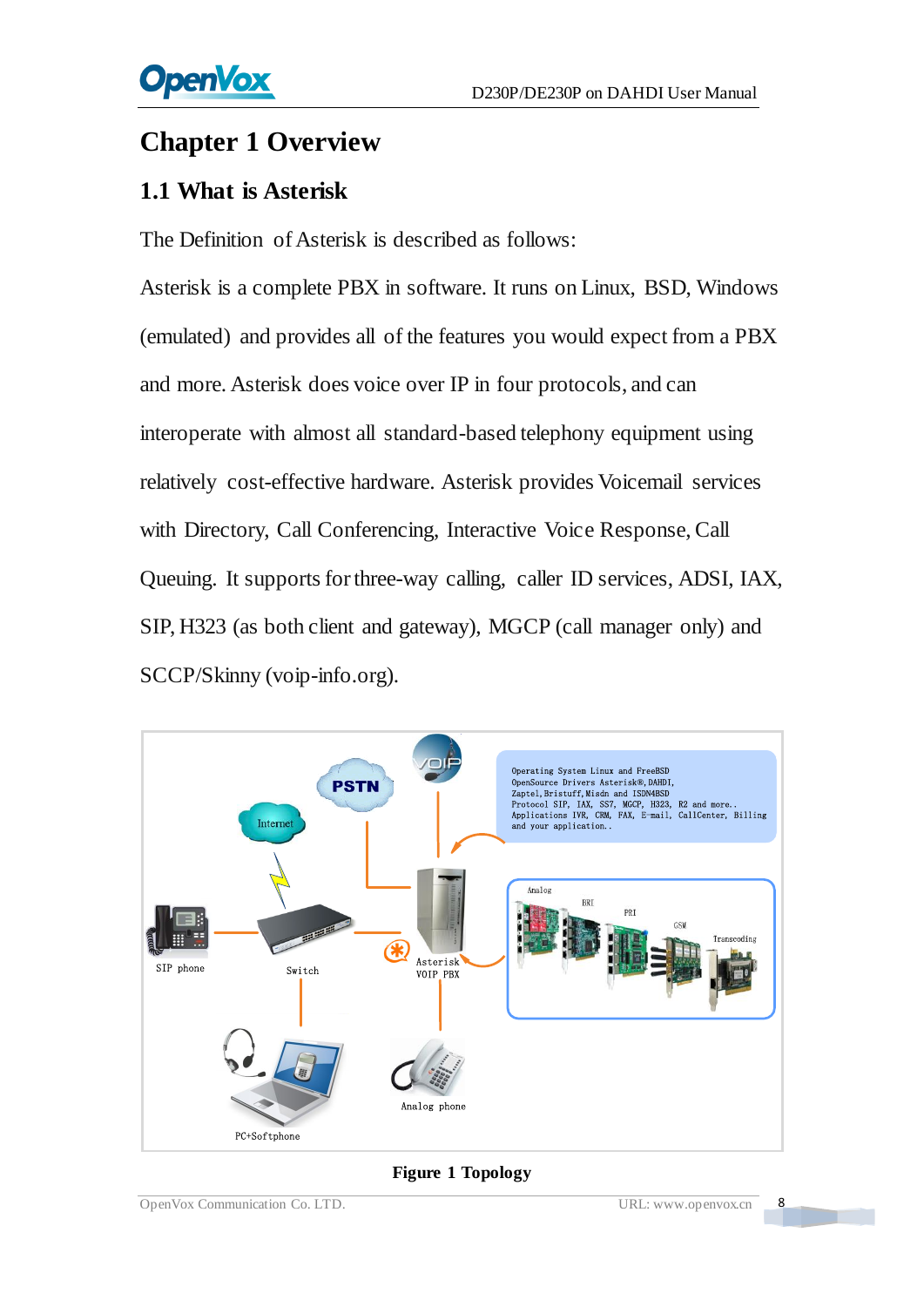### <span id="page-9-0"></span>**1.2 What is D230P/DE230P**

The D230P/DE230P is an upgrade product of the D210P/DE210P. They support T1, E1, and J1 environments and is selectable on a per-card or per-port basis. D230P/DE230P is supposed to be the most advanced 2 port T1/E1/J1 asterisk® card with superior quality in the open source community. The leading innovation ensures users to adjust the interrupts frequency to reduce the CPU load up to 70% and adjust the interrupt number to avoid interrupt number sharing or conflict. DE230P offers an on-board Octasic® DSP-based echo cancellation module. It supports T1, E1, and J1 environments and is selectable on a per-card or per-port basis.

The Octasic® DSP-based EC module enables users to eliminate echo tails up to 128ms or 1024 taps across all 64 channels in E1 mode or 48 channels in T1/J1 modes. Further, this module takes advantage of the Octasic® Voice Quality Enhancement to provide superior sound quality on all calls. D230P/DE230P supports industry standard telephony and data protocols, including Primary Rate ISDN (both N. American and Standard Euro) protocol families for voice, PPP, Cisco, HDLC, and Frame Relay data modes. Both line-side and trunk-side interfaces are supported. D230P/DE230P works with Asterisk<sup>®</sup>, Elastix<sup>®</sup>, FreeSWITCH<sup>™</sup>, PBX in a Flash, trixbox<sup>®</sup>, Yate<sup>™</sup> and IPPBX/IVR projects as well as other Open Source and proprietary PBX, Switch, IVR,

 $\overline{9}$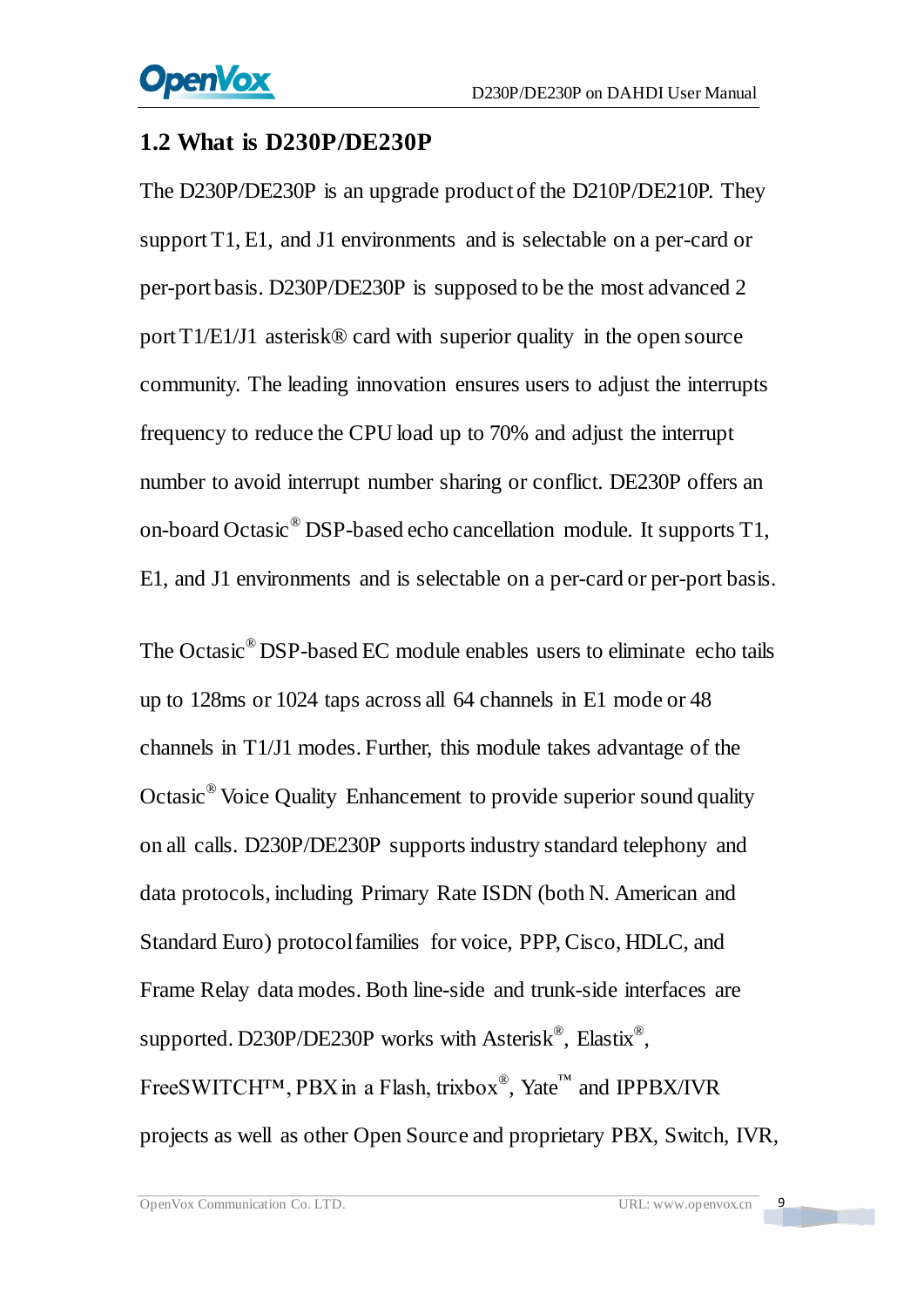

and VoIP gateway applications.

#### **Target Applications**

- Voice-over Internet Protocol (VoIP) Services
- $\triangleright$  Complex IVR Trees
- > "Meet-Me" Bridge Conferencing
- Calling Card Platforms
- $\triangleright$  VoIP Gateways (support SIP, H.323, and IAX)
- **Eqacy PBX/IVR Services**
- $\triangleright$  Voice/Data Router (replace expensive routers)
- PRI/Switch Compatibility-Network or CPE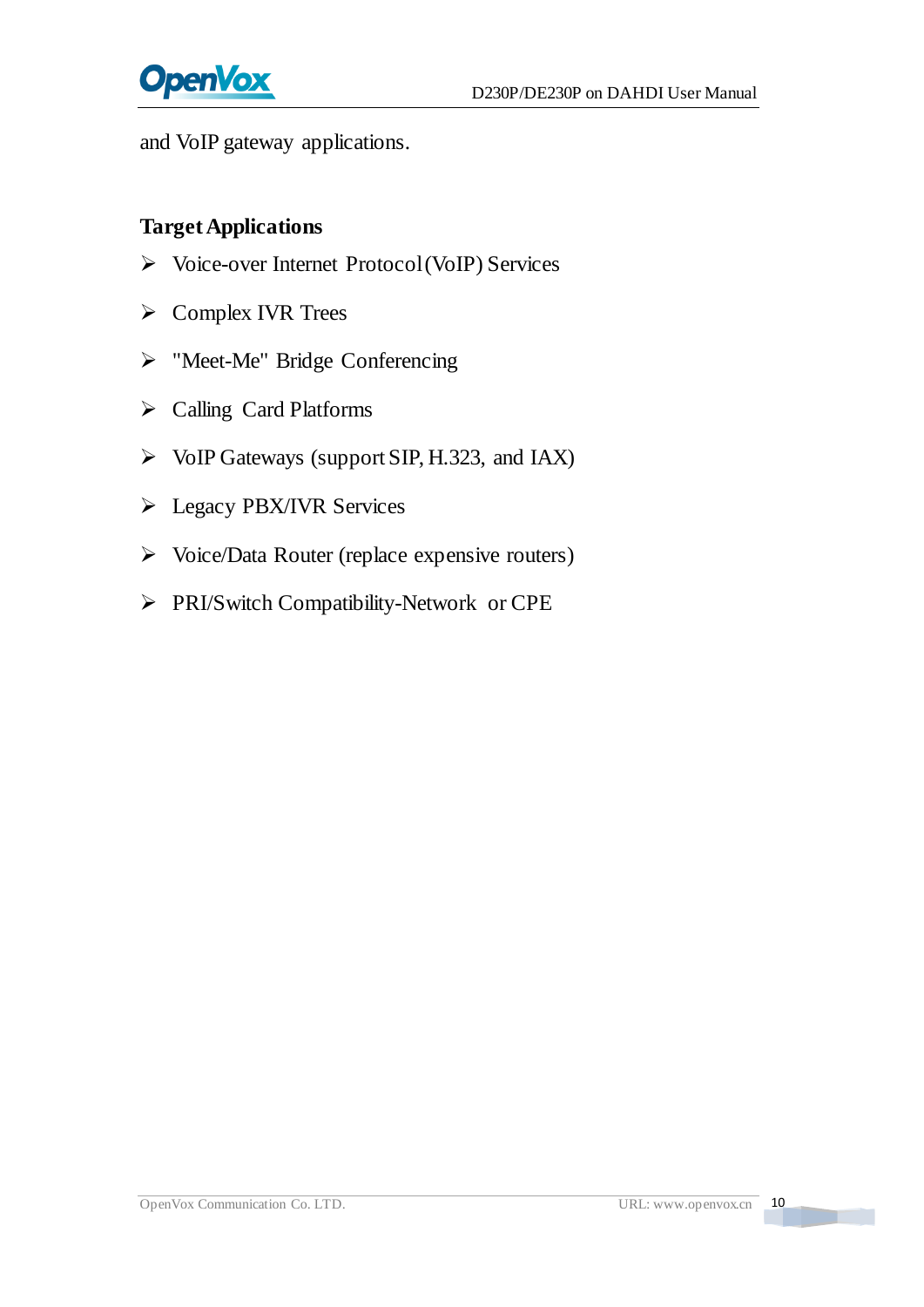

## <span id="page-11-0"></span>**Chapter 2 Hardware Setup**

There are some points that should be paid attention to when setting up D230P/DE230P.

## <span id="page-11-1"></span>**2.1 Span type setup**

Each DIP switch controls one span configuration for E1 or T1.Setting DIP1 to ON means SPAN1 will be E1. Setting DIP1 to OFF means SPAN1 will be T1.

## <span id="page-11-2"></span>**2.2 CardID switch setup**

If want to install more than one card of D430P/DE430P in a PC, you should take care of the card ID switch. There are two pieces of rules you must obey:

- $\triangleright$  The first card must be set to 0, which is a card that will be initialized (i.e. installing driver) firstly when the system boot up. And the second should be set to 1, and so on.
- $\triangleright$  At most cases, Linux will initialize PCI devices according to their slot order. The slot nearest to the CPU will be initialized firstly and the far end slot will be initialized at last. That is to say, the card which is nearest to the CPU ID should be set to 0 if there is more than one D430P/DE430P on your machine.

<u>a ma</u>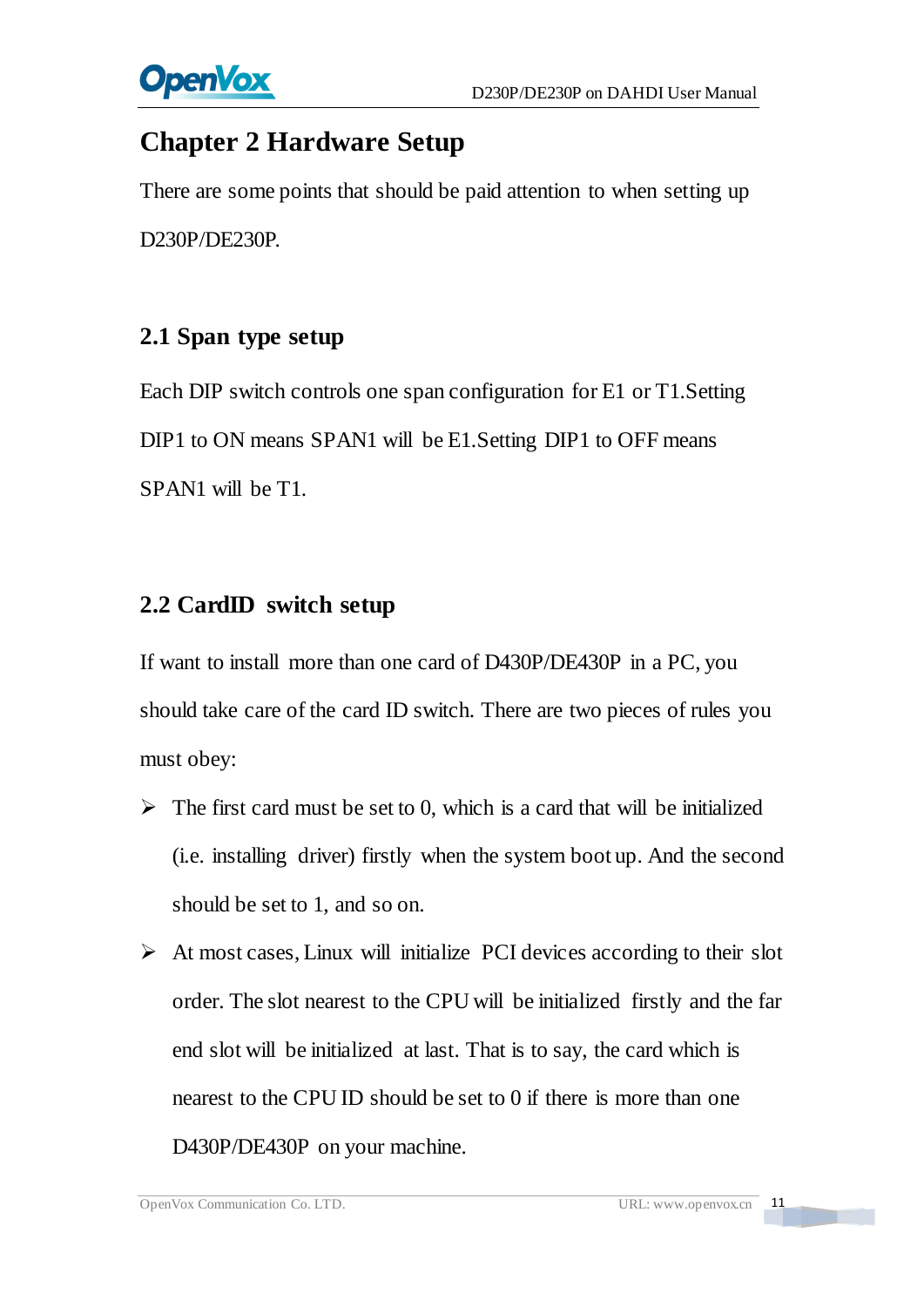## <span id="page-12-0"></span>**2.3 Slot compatibility**

D230P/DE2230P is compatible with 32-bit 5.0V PCI slot, 64-bit 3.3V PCI slot or 64-bit 5.0V PCI slot except PCI-E slot; you should confirm your slot type and insert D230P/DE2230P into any type of PCI slot as previously described.



**Figure 2 PCI-E and PCI slots**

## <span id="page-12-1"></span>**2.4 Timing cable**

If you have just one card in the system, all channels on that card have already run under the same clock source, so timing cable is unnecessary. But if there are more than one card, using timing cable has some advantages. Before using the clock line, each card works on its own clock, therefore precision of the clock is limited; each card will send /receive voice data at different speeds. In voice usage, this small issue can be omitted, but in data communication such as Fax/Modem, it will cause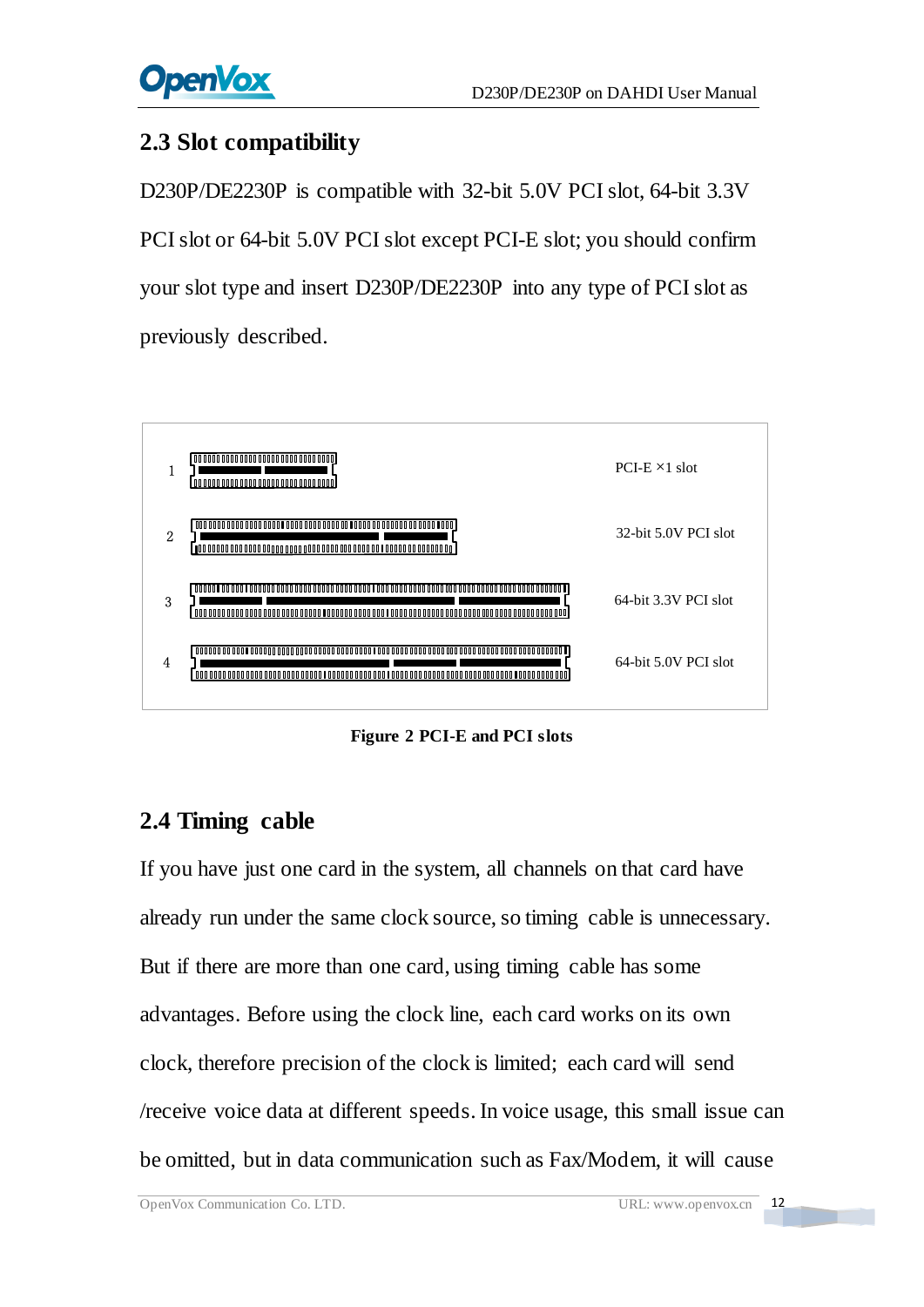# **OpenVox**

big problems. Data loss will cause communication broken or fax broken. Timing cable will force all cards to work at the same clock source, send data at the same speed, as a result no data will lost.

If you found J914 (input) and J915 (output) interfaces on the card, it means the card supports clock line, for details, please refer to **[HERE](http://bbs.openvox.cn/viewthread.php?tid=874&extra=page%3D1)**.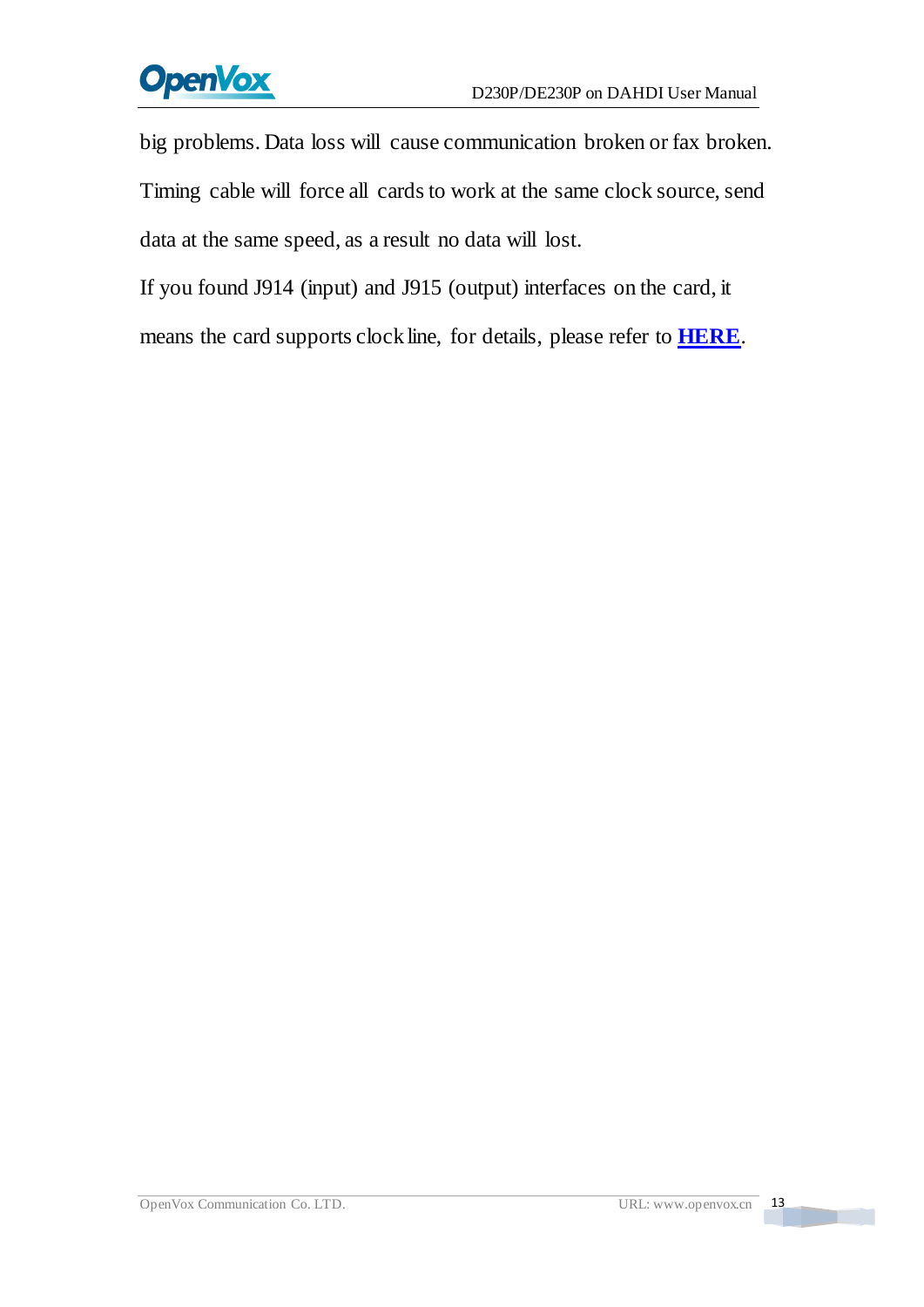

## <span id="page-14-0"></span>**Chapter 3 Software Installation and Configuration**

D230P/DE230P supports DAHDI software driver on Linux. To make full D230P/DE230P, you should download, compile, install and configure Libpri, DAHDI and Asterisk.

## <span id="page-14-1"></span>**3.1 Download**

DAHDI software packages are available on OpenVox official website or Digium. Some patches should be added while the driver source is from Digium, therefore, it is recommended that downloading the DAHDI driver package from OpenVox official website.

Gain DAHDI source package from OpenVox:

*[http://downloads.openvox.cn/pub/drivers/dahdi-linux-complete/openvox\\_](http://downloads.openvox.cn/pub/drivers/dahdi-linux-complete/openvox_dahdi-linux-complete-current.tar.gz) [dahdi-linux-complete-current.tar.gz](http://downloads.openvox.cn/pub/drivers/dahdi-linux-complete/openvox_dahdi-linux-complete-current.tar.gz)*

Get asterisk software package from Digium official website:

*[http://downloads.asterisk.org/pub/telephony/asterisk/releases/asterisk-1.8](http://downloads.asterisk.org/pub/telephony/asterisk/releases/asterisk-1.8.5.0.tar.gz)*

*[.5.0.tar.gz](http://downloads.asterisk.org/pub/telephony/asterisk/releases/asterisk-1.8.5.0.tar.gz)*

Get libpri software package from digium official website:

*[http://downloads.asterisk.org/pub/telephony/libpri/releases/libpri-1.4.11.](http://downloads.asterisk.org/pub/telephony/libpri/releases/libpri-1.4.11.5.tar.gz) [5.tar.gz](http://downloads.asterisk.org/pub/telephony/libpri/releases/libpri-1.4.11.5.tar.gz)*

Execute the following commands under the directory of /usr/src/ in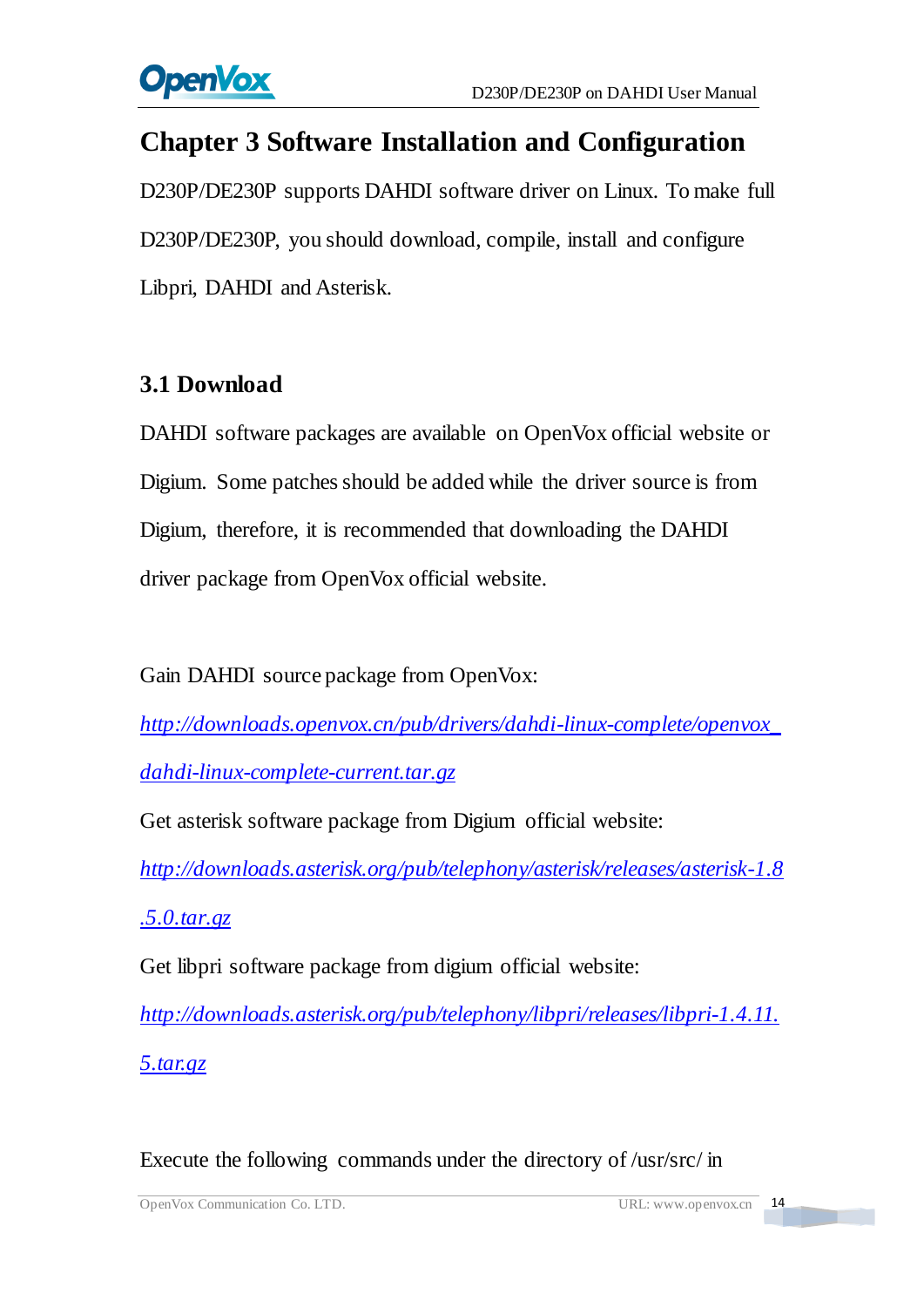# **OpenVox**

generally, the former three below are used for downloading these three packages and the later three are for unzipping them.

**#\_wget[\\_http://downloads.openvox.cn/pub/drivers/da](http://downloads.openvox.cn/pub/drivers/dahdi-linux-complete/openvox_dahdi-linux-complete-current.tar.gz) [hdi-linux-complete/openvox\\_dahdi-linux-complete-c](http://downloads.openvox.cn/pub/drivers/dahdi-linux-complete/openvox_dahdi-linux-complete-current.tar.gz) [urrent.tar.gz](http://downloads.openvox.cn/pub/drivers/dahdi-linux-complete/openvox_dahdi-linux-complete-current.tar.gz)**

**#\_wget[\\_http://downloads.asterisk.org/pub/telephon](http://downloads.asterisk.org/pub/telephony/asterisk/releases/) [y/asterisk/releases/a](http://downloads.asterisk.org/pub/telephony/asterisk/releases/)sterisk-1.8.5.0.tar.gz**

**#\_wget[\\_http://downloads.asterisk.org/pub/telephon](http://downloads.asterisk.org/pub/telephony/libpri/releases/libpri-1.4.11.5.tar.gz)**

**[y/libpri/releases/libpri-1.4.11.5.tar.gzt](http://downloads.asterisk.org/pub/telephony/libpri/releases/libpri-1.4.11.5.tar.gz)ibpri-1.**

**#\_tar\_-xvzf\_openvox\_dahdi-linux-complete-current. tar.gz**

**# tar –xvzf asterisk-1.8.5.0.tar.gz**

**# tar –zxvf libpri-1.4.11.5.tar.gz**

## <span id="page-15-0"></span>**3.2 Installation**

### **1. Hardware detection**

#### **# lspci –vvvv**

Check the outcome and confirm your system has recognized DE230P. If it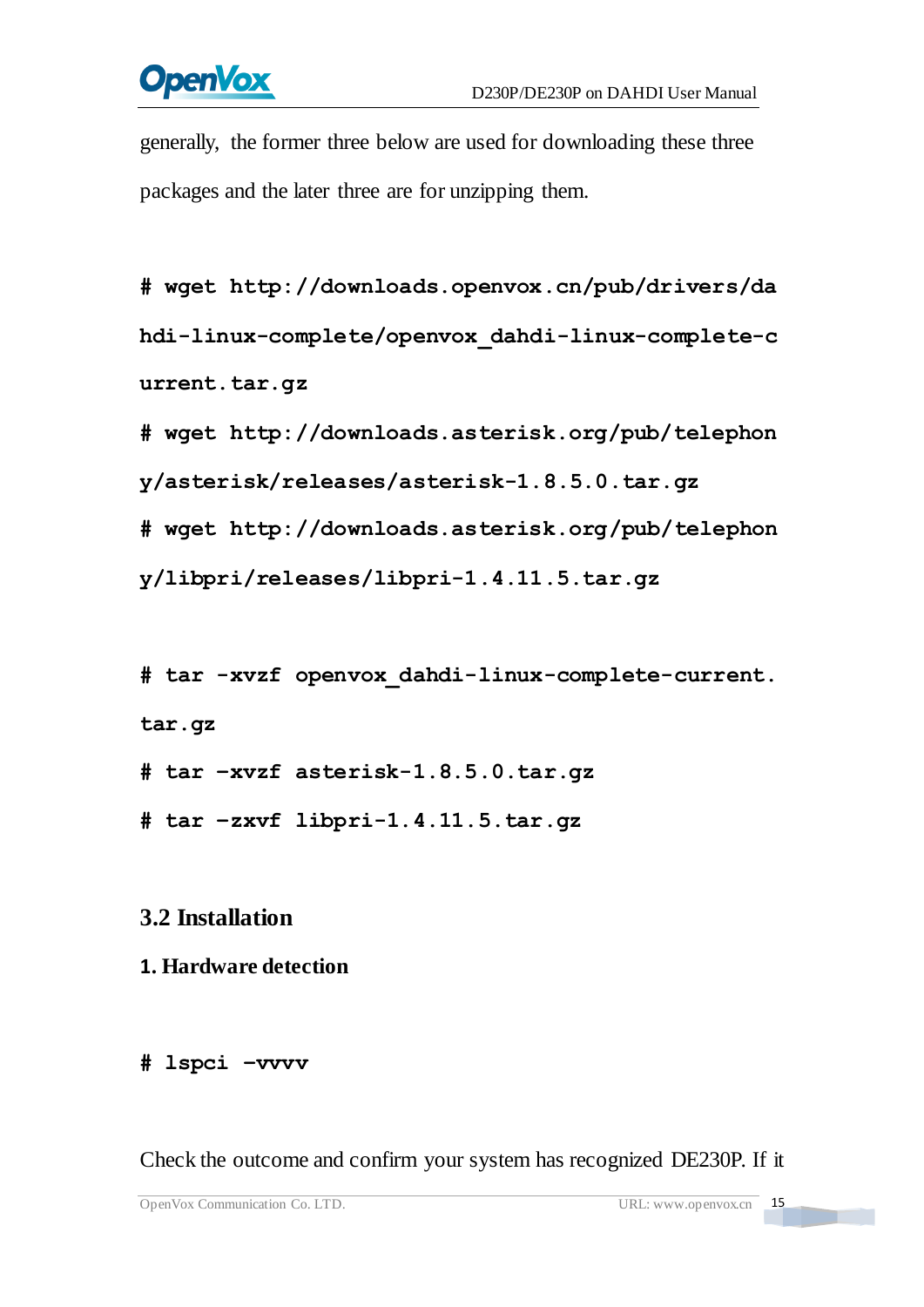

has been recognized, **"**communication controller**"** will be displayed in

the output information like that:

**01:02.0 Class ff00: Digium, Inc. Unknown device 1220 (rev 01) Subsystem: Unknown device 0005:0000 Control: I/O+ Mem+ BusMaster+ SpecCycle- MemWINV+ VGASnoop- ParErr- Stepping- SERR- FastB2B- Status: Cap- 66MHz- UDF- FastB2B- ParErr- DEVSEL=slow >TAbort- <TAbort- <MAbort- >SERR- <PERR- Latency: 64, Cache Line Size: 16 bytes Interrupt: pin A routed to IRQ 225 Region 0: Memory at dcdf8000 (32-bit, non-prefetchable) [size=32K]**

 **Figure 3 Hardware detection**

If D230P/DE230P is not recognized by the system, you have to power off and take out the card, then try to insert it into other PCI slot.

#### **2. Software installation**

Some dependencies are crucial. If any of them is absent, the software installation process would not go through successfully. Let's run **"**yum install XX**"** (XX stands for the dependency's name) to check the availability of dependencies.

**# yum install bison** 

- **# yum install bison-devel**
- **# yum install ncurses**
- **# yum install ncurses-devel**
- **# yum install zlib**

**The Co**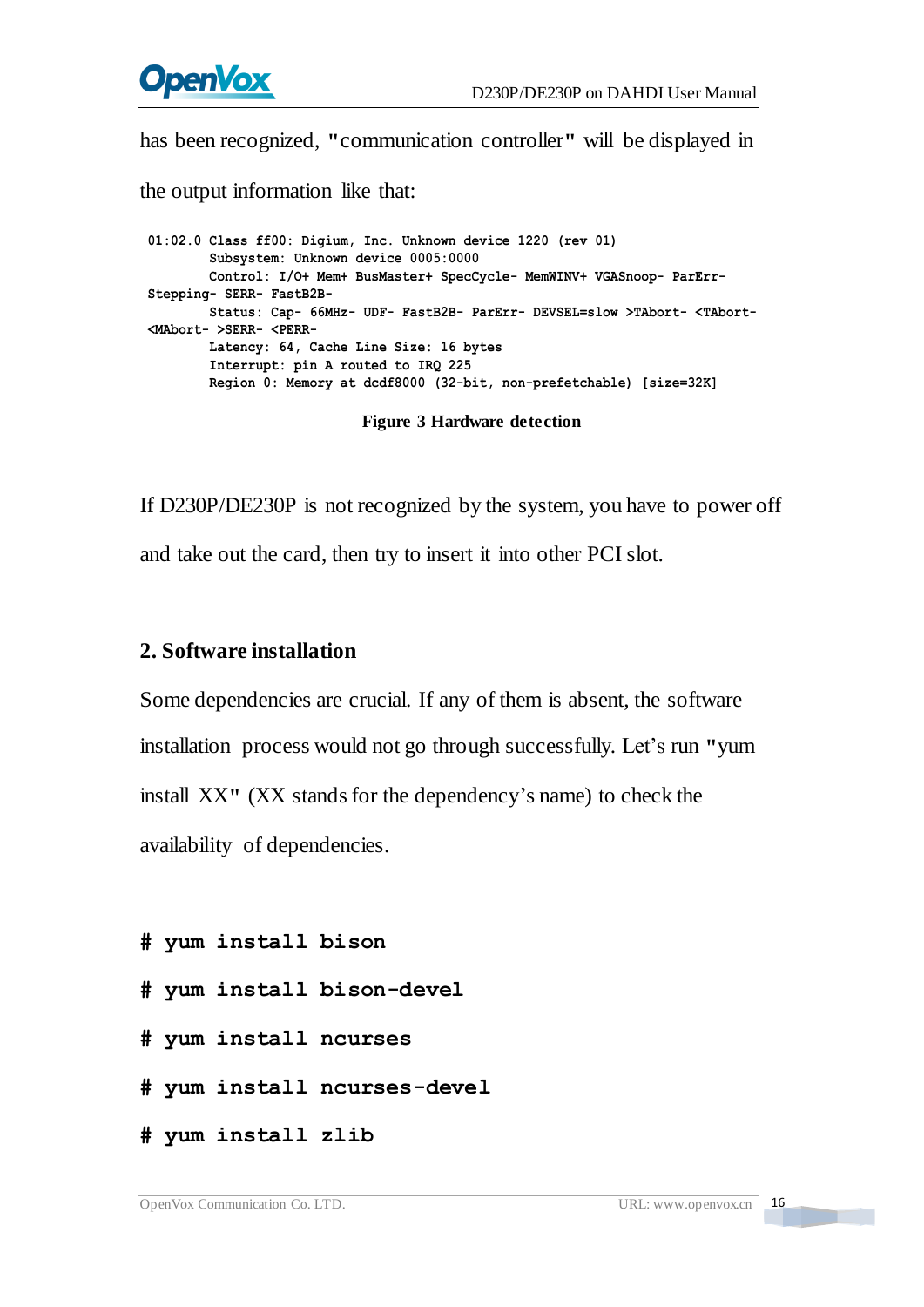# **OpenVox**

- **# yum install zlib-devel**
- **# yum install openssl**
- **# yum install openssl-devel**
- **# yum install gnutls-devel**
- **# yum install gcc**
- **# yum install gcc-c++**
- **# yum install libxml2**
- **# yum install libxml2-devel**



#### **# yum install kernel-devel-`uname –r`**

While if there is no matched kernel-devel found, you should download matched RPM package to install it, or execute the following command to update to the latest and stable kernel version:

#### **# yum install kernel kernel-devel**

After installed, please reboot your machine to apply the new kernel and install the dependencies. If the dependency has been installed, system indicates that nothing to do which means you could go to next one directly. Otherwise, the system will keep on installing it.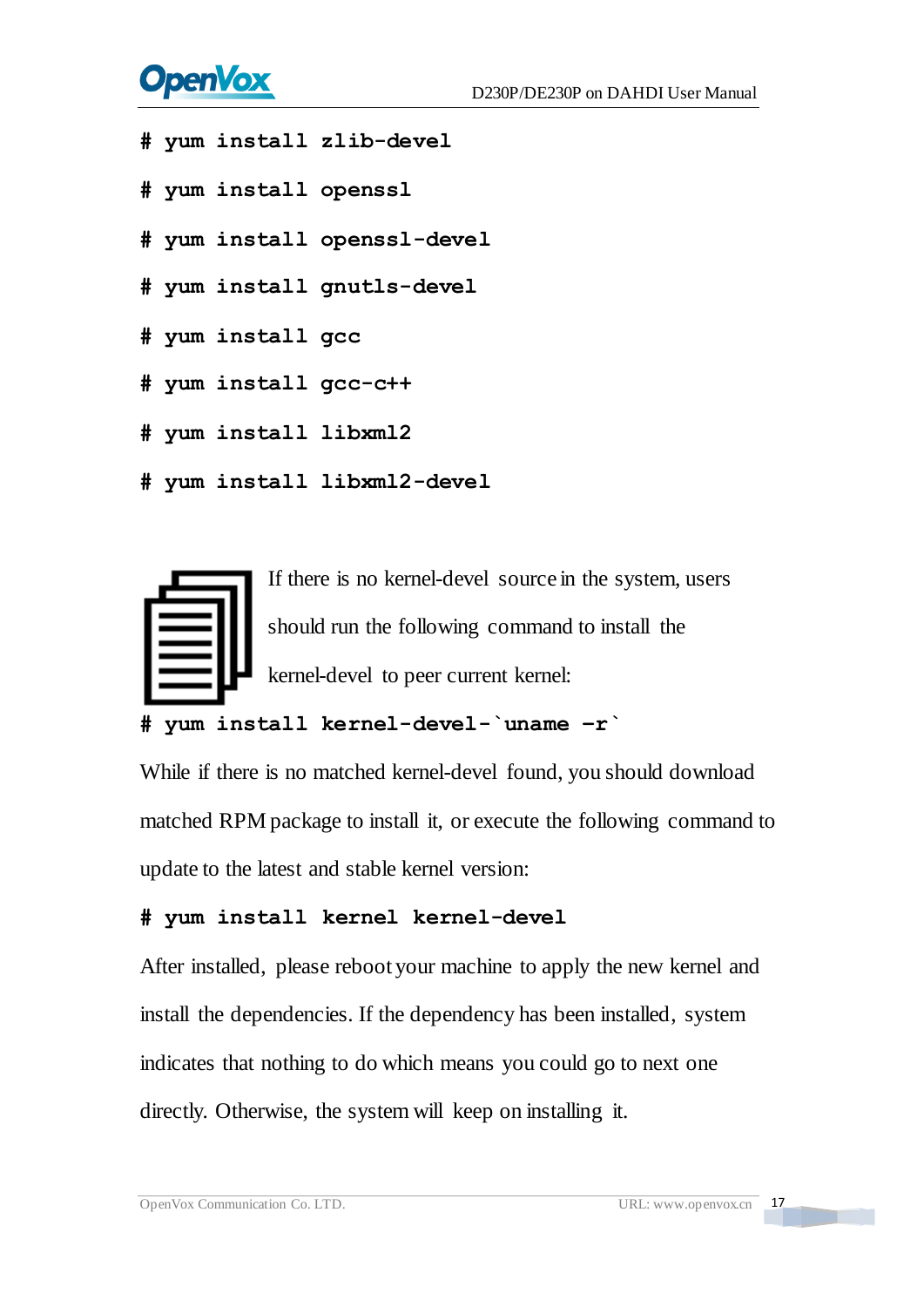

Among libpri, DAHDI and Asterisk, let's install libpri firstly. Please execute those commands under the directory of /usr/src/ in generally:

```
# cd libpri-XX
```
**# make**

**# make install**

Then change to the directory of dahdi-linux-complete-XX (XX represents DAHDI version), then perform commands one by one to install DAHDI.

```
# cd /usr/src/dahdi-linux-complete-XX
```
**# make**

```
# make install
```

```
# make config
```
**Caution:** If there is something wrong after **"**make**"**, please refer to **[HERE](http://bbs.openvox.cn/viewthread.php?tid=1557&extra=page%3D1)**. In the url link, the moderator introduces you a method how to patch. After patching,

save your changes and exit. Then run **"**make**"** again, if successfully done, it is time for you to install Asterisk.

Please operate those commands to install Asterisk.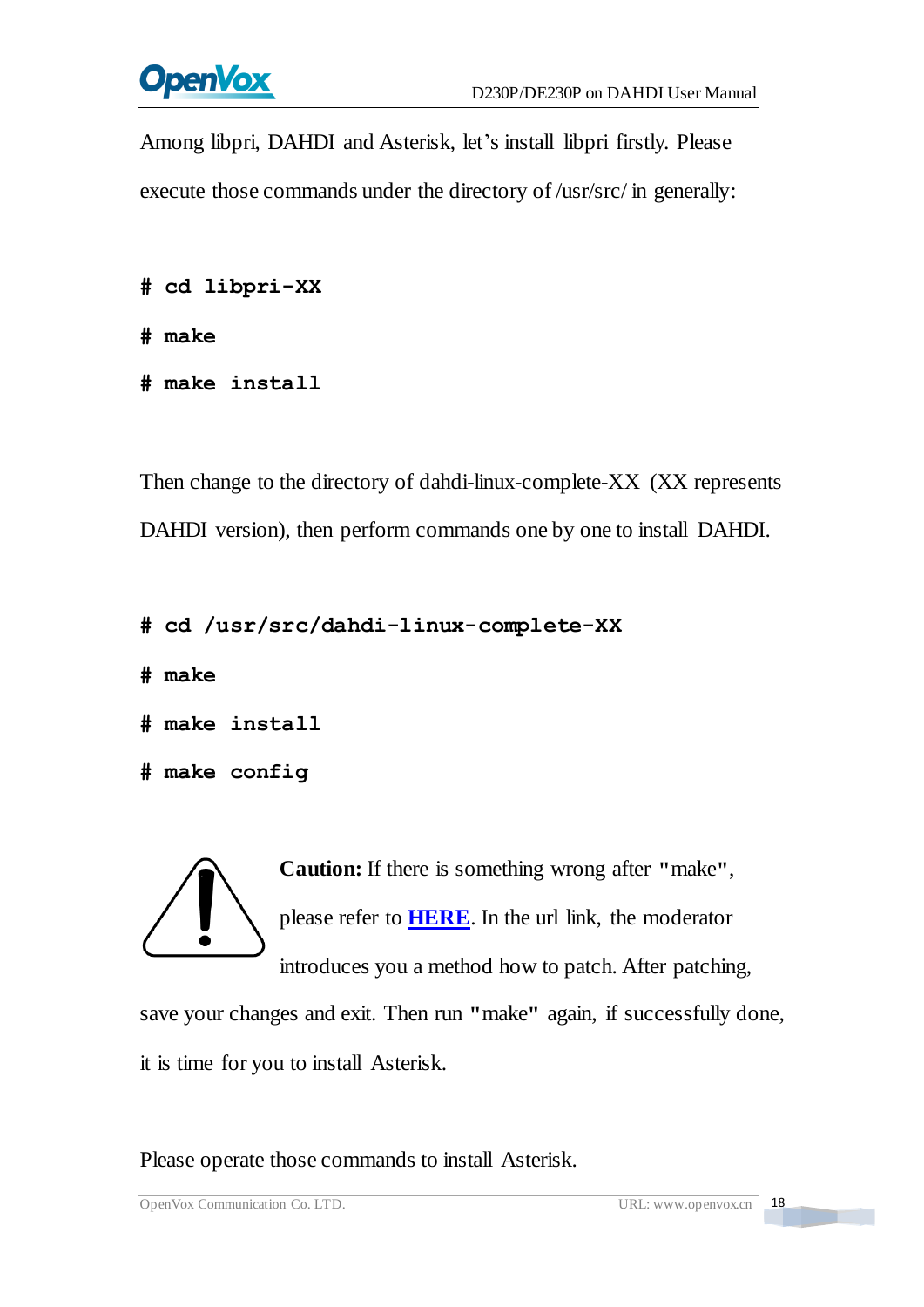

- **# cd asterisk-1.8.5.0**
- **# ./configure**
- **# make**
- **# make install**
- **# make samples**

**"**make samples**"** will install the standard

sample [configuration](http://www.voip-info.org/wiki/view/Asterisk+config+files) file in the directory /etc/asterisk. As a freshman, you should perform make samples, that is to say,

it is unnecessary to perform make samples every time. Because once performed, it will cover the old sample configuration files you have installed.

## <span id="page-19-0"></span>**3.3 Configuration**

#### **1. Driver loading**

After compiling and installing DAHDI and Asterisk, please load the driver by running:

- **# modprobe dahdi**
- **# modprobe wct4xxp**
- **# dahdi\_genconf**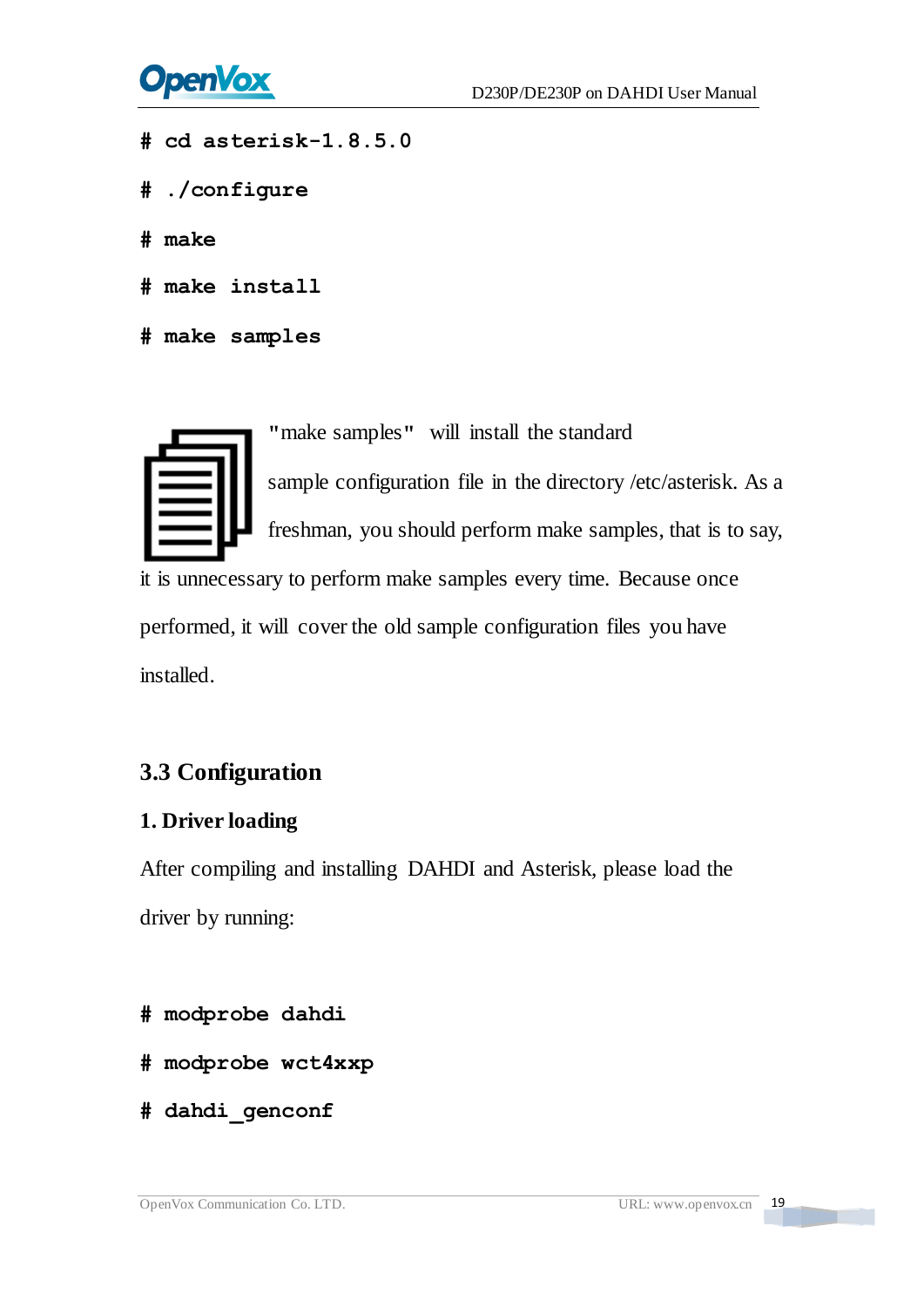# **OpenVox**

If there is any error, please trace the cause. Until all errors are clear up, you could execute **"**dahdi\_genconf**"** again, and then go to the next step. By running **"**dahdi\_genconf**"**, it will generate /etc/dahdi/system.conf and etc/asterisk/dahdi-channels.conf automatically. Checking whether the generated files information agrees with your hardware setup, if not, you should modify to your specific requirements. Do not forget to confirm dahdi-channels.conf is included in chan\_dahdi.conf, if not, run command:

## **# echo "#include dahdi-channels.conf" >>**

#### **/etc/asterisk/chan\_dahdi.conf**

A part of system.conf which is one of the basic channel configuration files is displayed.

```
span=1,1,0,ccs,hdb3,crc4 # termtype: te bchan=1-15,17-31 dchan=16 #echocanceller=mg2,1-15,17-31 # Span 2: TE2/0/2 "T2XXP (PCI) Card 0 Span 2" span=2,2,0,ccs,hdb3,crc4 # termtype: te bchan=32-46,48-62 dchan=47 #echocanceller=mg2,32-46,48-62 # Global data loadzone = us defaultzone = us
```
#### **Figure 4 A part of system.conf**

n Ti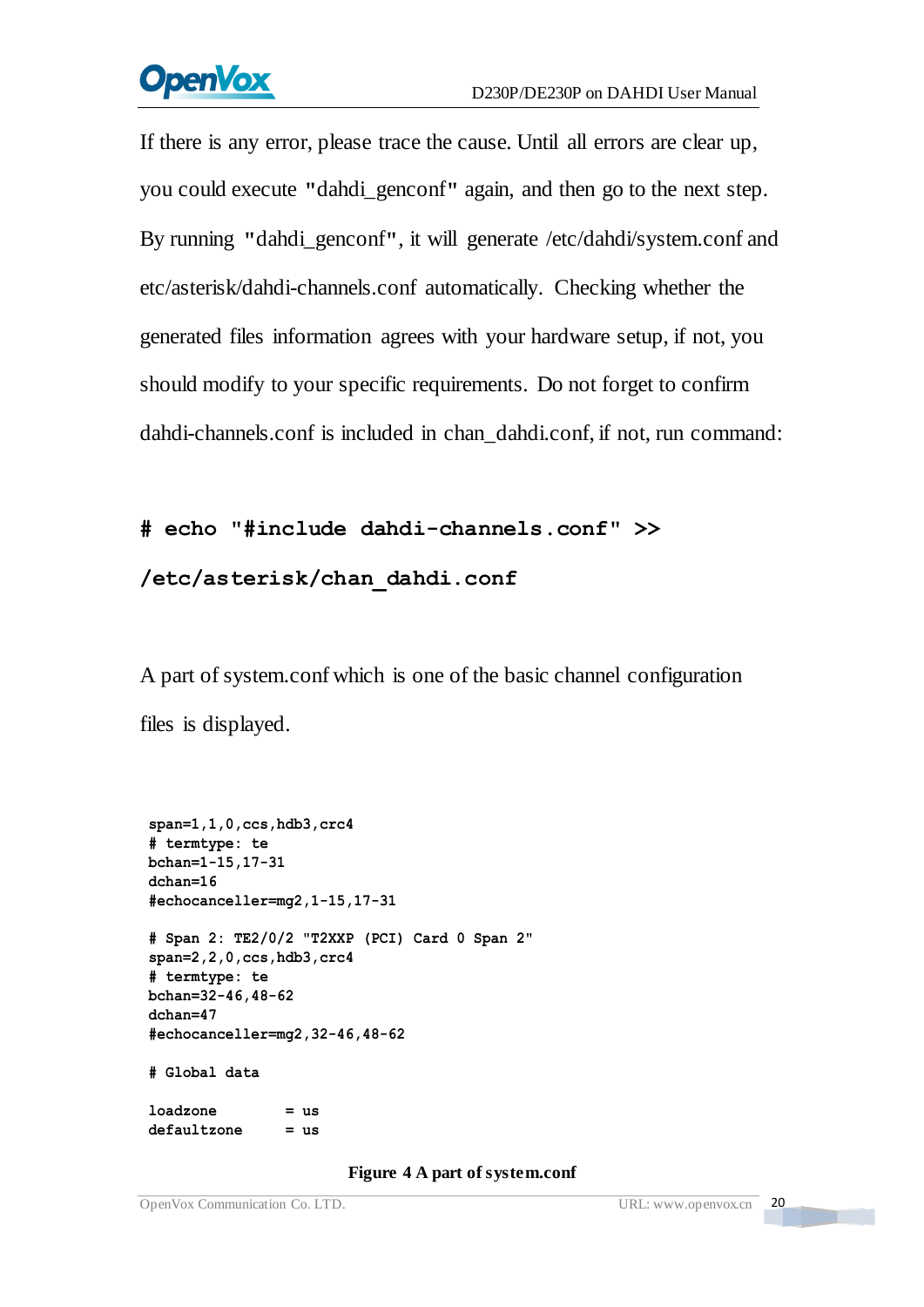

#### **2. Country mode modification**

In order to match your country pattern, you need to change parameters loadzone and defaultzone to your country. For example, your system is in CHINA, you would like them change to:

```
loadzone = cn
```

```
defaultzone = cn
```

Some zonedata is available in the file .. /dahdi-XX/tools/zonedata.c, you can refer to it to match your country mode. Meanwhile, you also need to modify another parameter which is in file

/etc/asterisk/indications.conf.

#### **country=cn**

A part of file /etc/asterisk/dahdi-channels.conf is showed as below.

(Modification, if it is not agree with the hardware setup)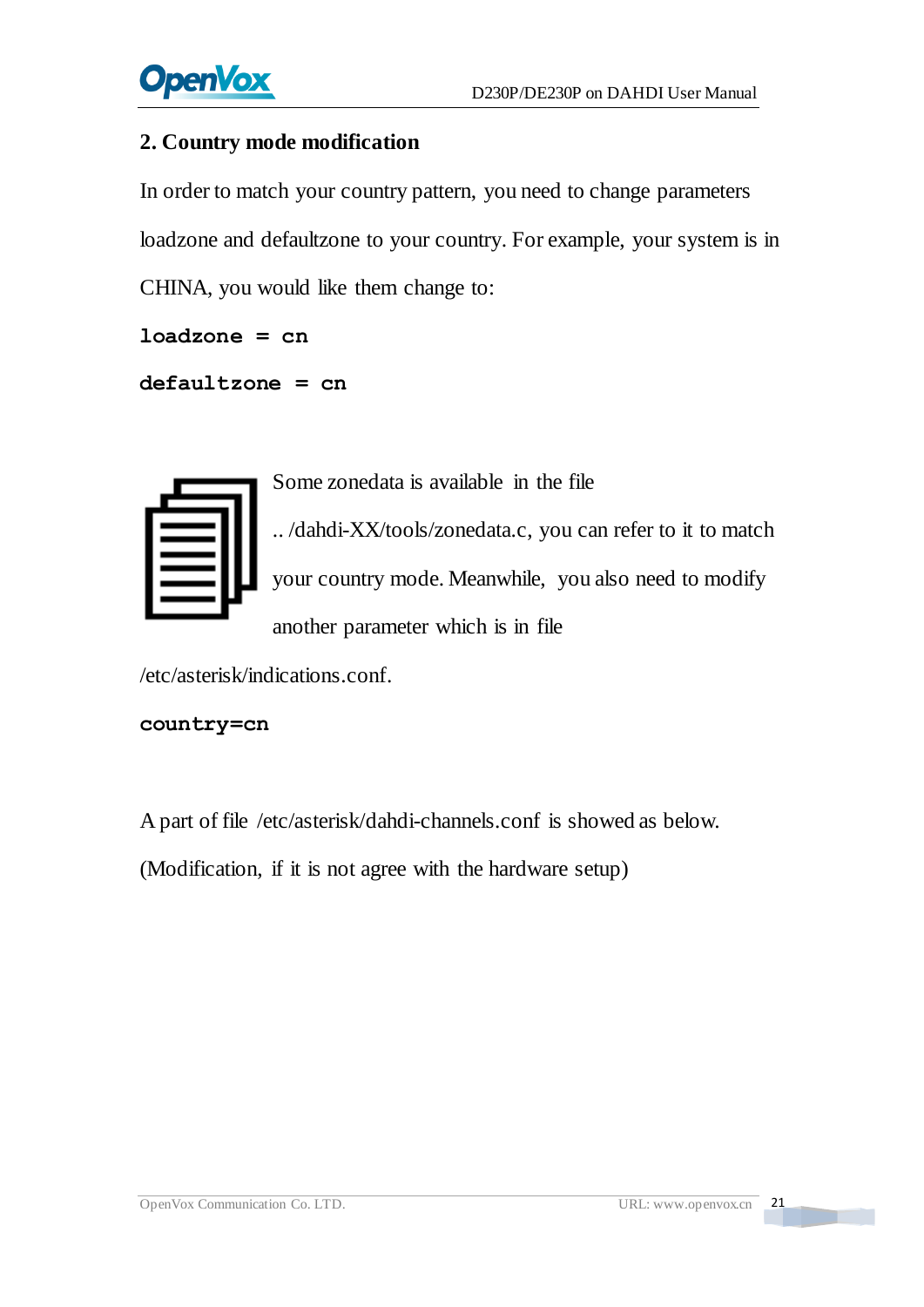

```
; Span 1: TE2/0/1 "T2XXP (PCI) Card 0 Span 1" (MASTER) group=0,11 context=from-pstn switchtype = euroisdn signalling = pri_cpe channel \Rightarrow 1-15, 17-31
context = default group = 63 ; Span 2: TE2/0/2 "T2XXP (PCI) Card 0 Span 2" group=0,12 context=from-pstn switchtype = euroisdn signalling = pri_cpe channel => 32-46,48-62 context = default group = 63
```
**Figure 5 A part of dahdi-channels.conf**

After modifying the country mode, please execute the following command:

#### **# dahdi\_cfg –vvvvvv**

The command is used for reading and loading parameters in the

configuration file system.conf and writing to the hardware. A part of

outputs are showed in the following figure.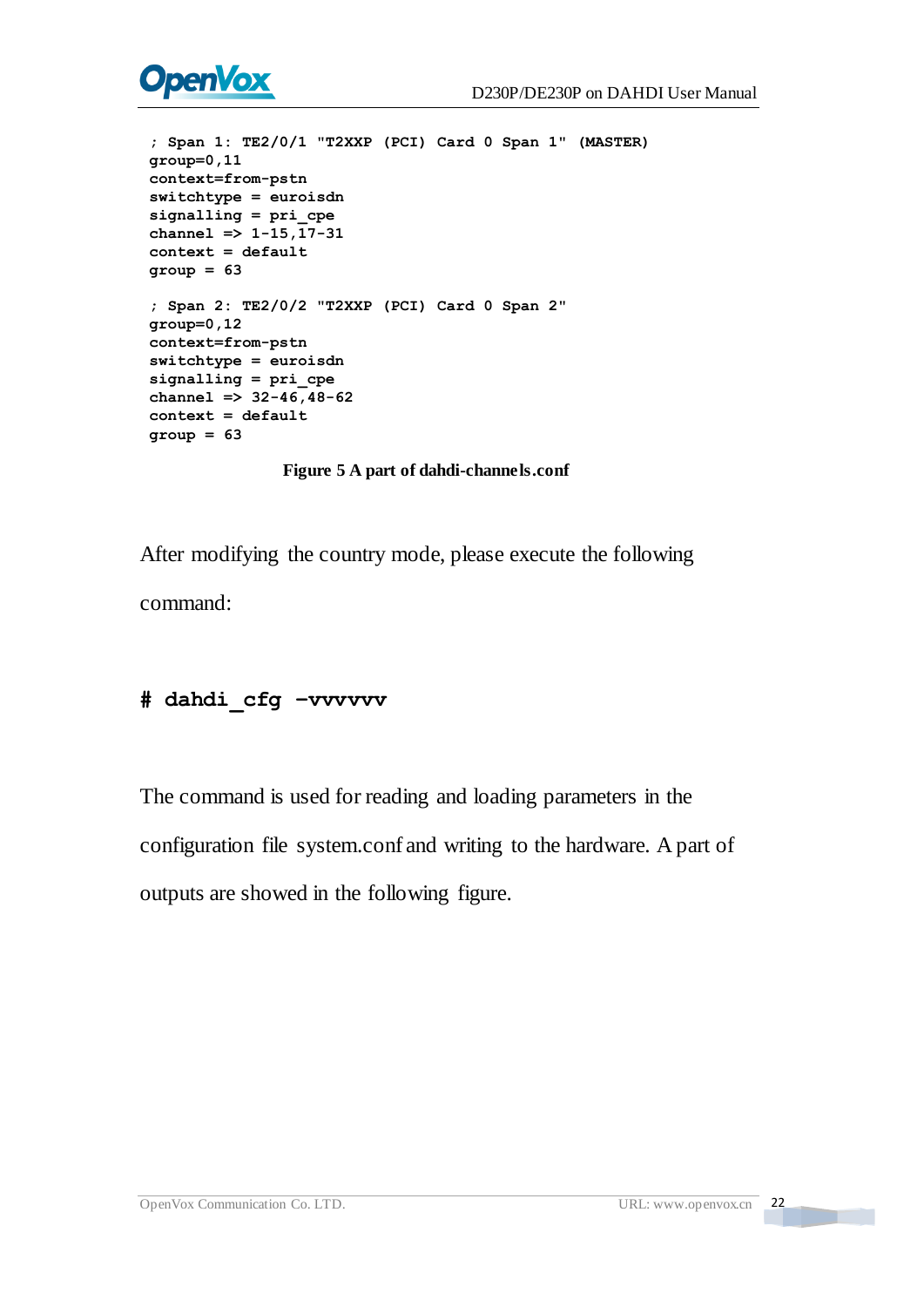

[roct]:localhost - || dank i efg - v<br>
INDUC Teols Version - 2.6.1<br>
DAMDI Teols Version - 2.6.1<br>
DAMDI Version - 2.6.1<br>
CEO Canceller (s):<br>
CEO Canceller (s):<br>
CEO Canceller (s):<br>
CEO Canceller (s):<br>
CEO Canceller (s):<br>
SU **. Setting echocan for channel 17 to none Setting echocan for channel 18 to none Setting echocan for channel 19 to none Setting echocan for channel 20 to none Setting echocan for channel 21 to none Setting echocan for channel 22 to none Setting echocan for channel 23 to none Setting echocan for channel 24 to none Setting echocan for channel 25 to none Setting echocan for channel 26 to none Setting echocan for channel 27 to none Setting echocan for channel 28 to none Setting echocan for channel 29 to none Setting echocan for channel 30 to none Setting echocan for channel 31 to none Setting echocan for channel 32 to none Setting echocan for channel 33 to none . . Setting echocan for channel 57 to none Setting echocan for channel 60 to none Setting echocan for channel 61 to none Setting echocan for channel 62 to none**

#### **Figure 6 Channel map**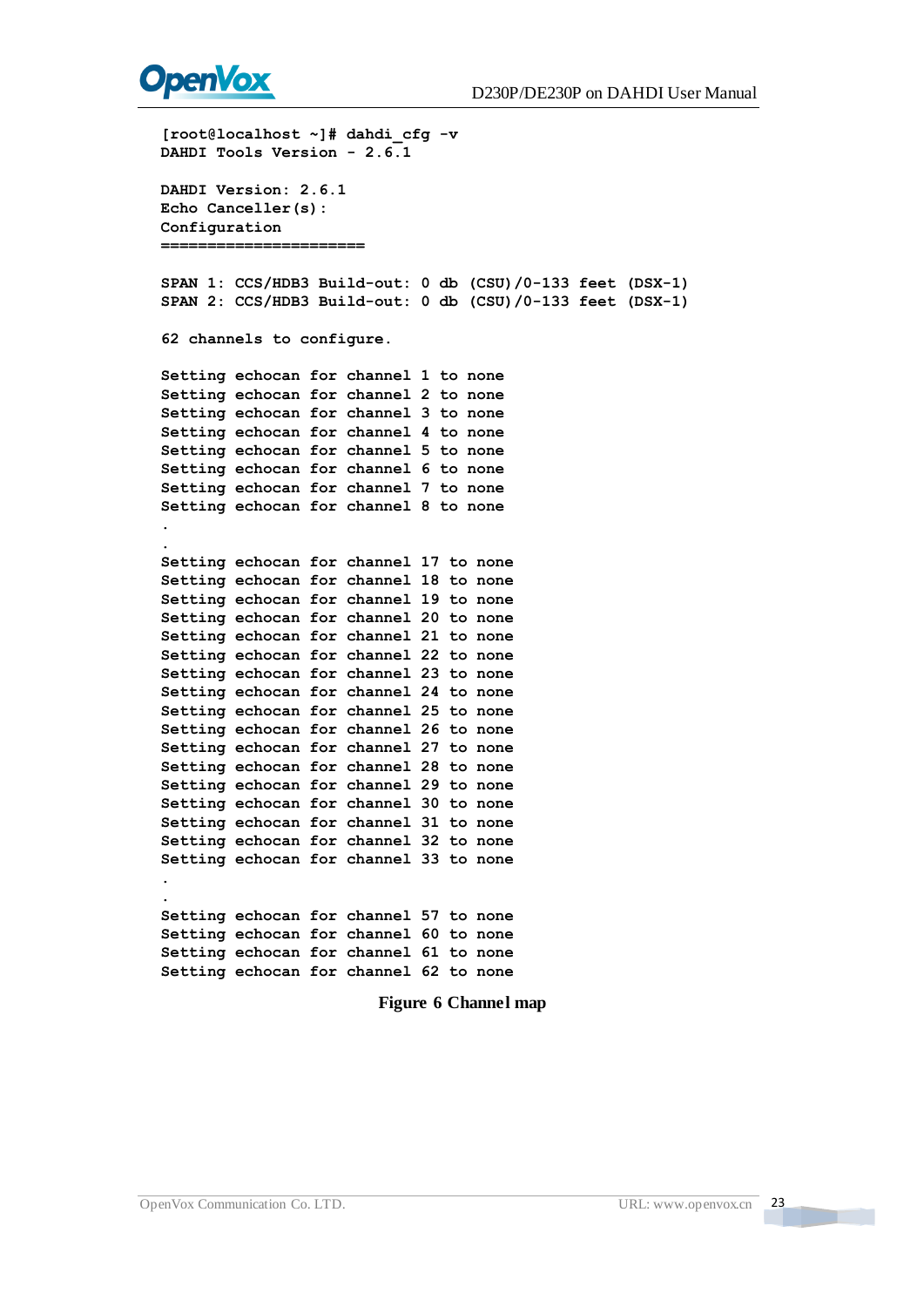

#### **3. Asterisk initiation**

## **# asterisk –vvvvvvvgc**

If asterisk is already activate, run **"**asterisk –r**"** instead. In the CLI, please run the following command:

#### **localhost\*CLI> dahdi show channels**

| 1                 | from-pstn | default | In Service |
|-------------------|-----------|---------|------------|
| $\mathbf{2}$      | from-pstn | default | In Service |
| 3                 | from-pstn | default | In Service |
| 4                 | from-pstn | default | In Service |
| 5                 | from-pstn | default | In Service |
| 6                 | from-pstn | default | In Service |
| 7                 | from-pstn | default | In Service |
| 8                 | from-pstn | default | In Service |
| 9                 | from-pstn | default | In Service |
| 10                | from-pstn | default | In Service |
| 11                | from-pstn | default | In Service |
| $12 \overline{ }$ | from-pstn | default | In Service |
| 13                | from-pstn | default | In Service |
| 14                | from-pstn | default | In Service |
| 15                | from-pstn | default | In Service |
| 17                | from-pstn | default | In Service |
| 18                | from-pstn | default | In Service |
| 19                | from-pstn | default | In Service |
| 20                | from-pstn | default | In Service |
| 21                | from-pstn | default | In Service |
|                   |           |         |            |
| 58                | from-pstn | default | In Service |
| 59                | from-pstn | default | In Service |
| 60                | from-pstn | default | In Service |
| 61                | from-pstn | default | In Service |
| 62                | from-pstn | default | In Service |
|                   |           |         |            |

#### **Figure 7 channels show**

#### If DAHDI channels are found, it means they have been loaded into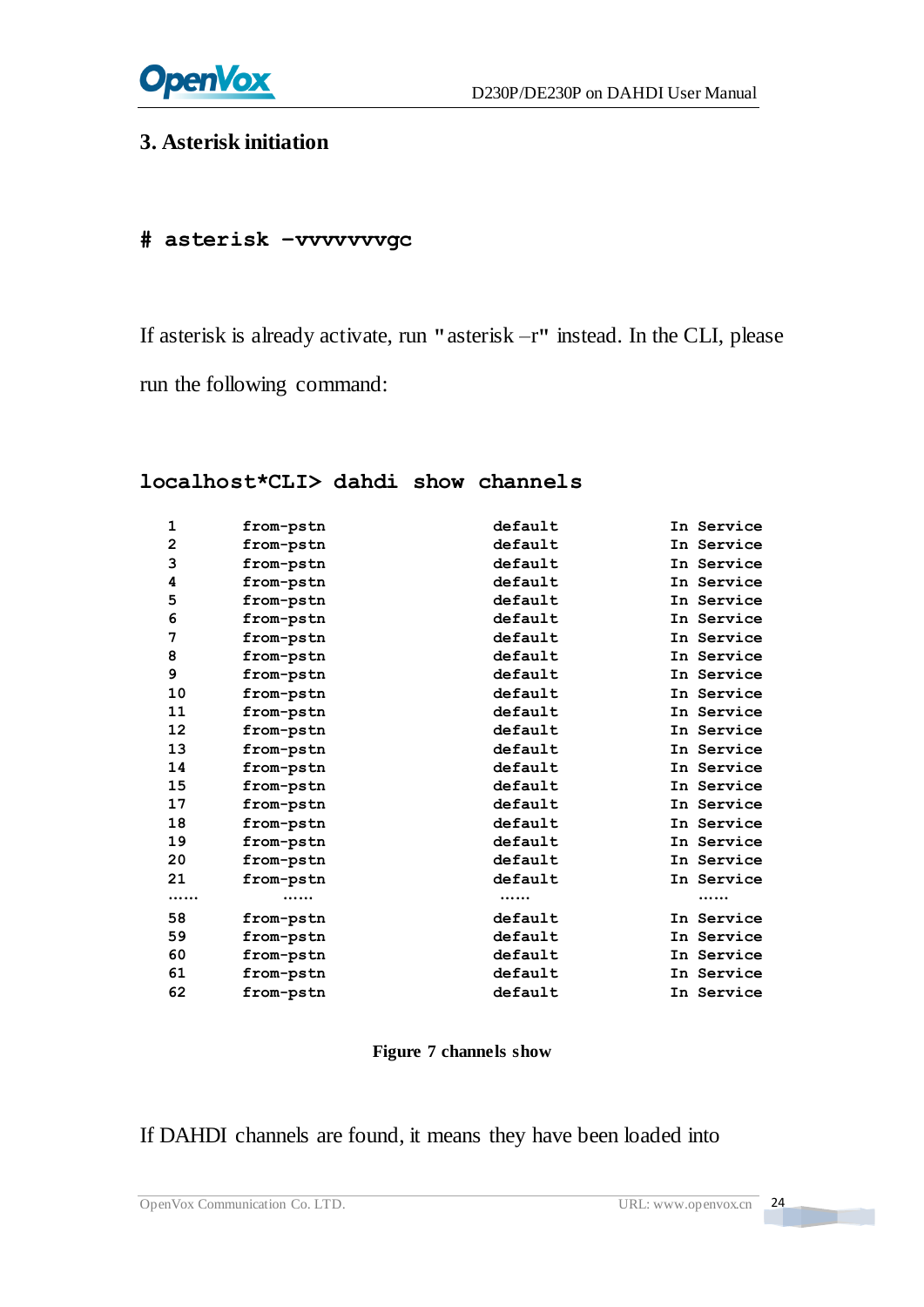

Asterisk. You are going to edit dialplan by your requirements.

#### **4. Dialplan edit**

Users must make sure that the context **"**from-pstn**"** and **"**from-internal**"**

are in extensions.conf. Here a simple example is given:

#### **# vim /etc/asterisk/extensions.conf**

```
[from-pstn] exten => s,1,Answer() exten => s,n,Playback(cc_welcome) ext{en} \Rightarrow s, n, Hangup()
[from-internal] exten => _X.,1,Dial(dahdi/g0/${EXTEN}) exten => _X.,n,Hangup
```
**Figure 8 dial plan**

#### **Additional function**

Users should run command **"**cat /proc/interrupts**"** to check

D230P/DE230P has independent interrupt. If it shares interrupt with other

device, it may cause some problems even cannot work normally. While

D230P/DE230P allows users to modify interrupt pin during firmware

upgrade for avoiding conflict. Or you can see if the EC module is

working as follows:

```
[root@localhost ~]# dmesg | grep VPM
VPM450: echo cancellation for 64 channels wct4xxp 0000:20:00.0: VPM450: hardware DTMF disabled. wct4xxp 0000:20:00.0: VPM450: Present and operational
servicing 2 span(s)
```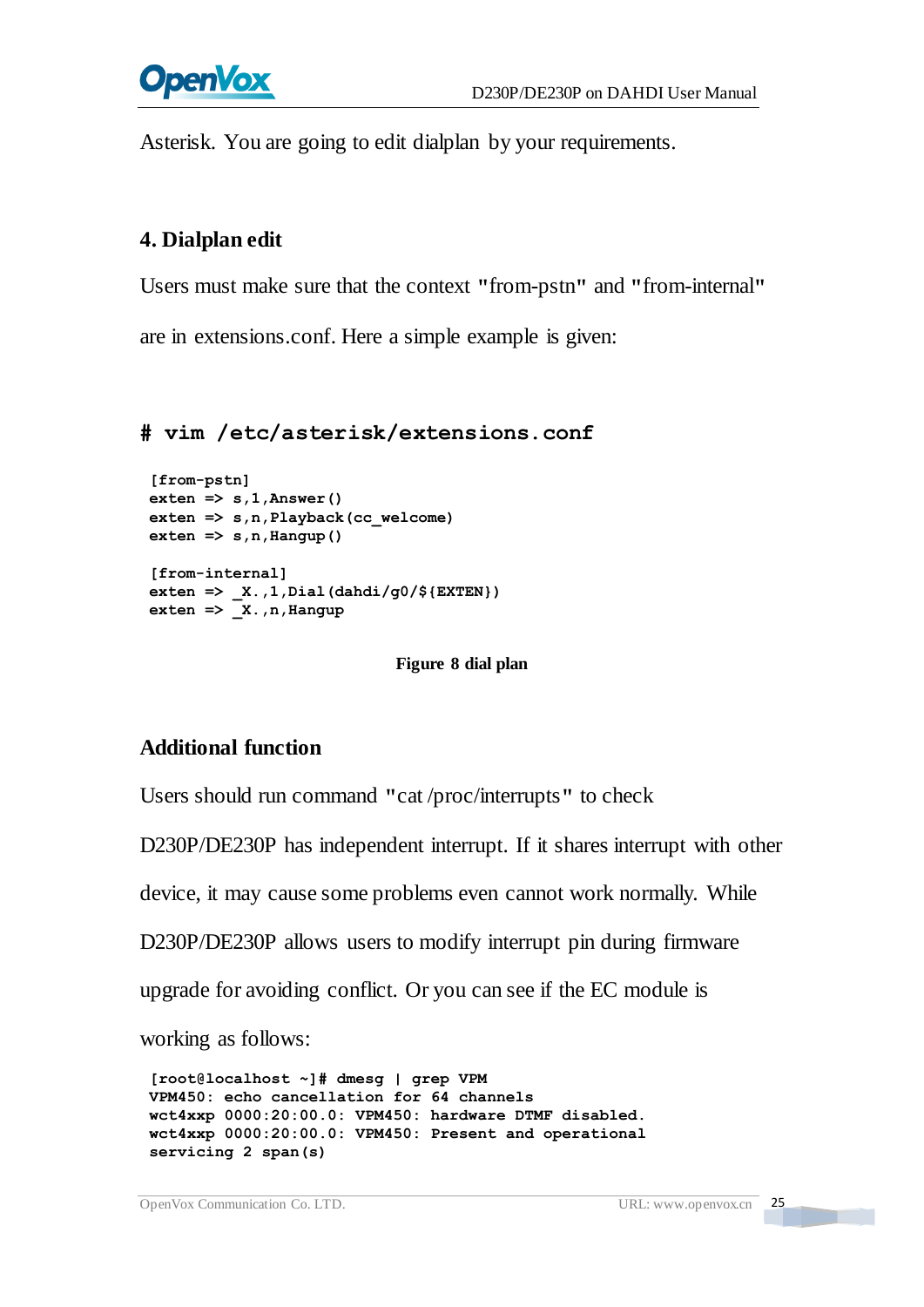

## <span id="page-26-0"></span>**Chapter 4 Reference**

[www.openvox.cn](http://www.openvox.cn/) [www.digium.com](http://www.digium.com/) [www.asterisk.org](http://www.asterisk.org/) [www.voip-info.org](http://www.voip-info.org/) [www.asteriskguru.com](http://www.asteriskguru.com/)

#### **Tips**

Any questions during installation, please consult in our forum or look up for answers from the following websites:

**[Forum](http://bbs.openvox.cn/)**

**[wiki](http://wiki.openvox.cn/index.php/%E9%A6%96%E9%A1%B5)**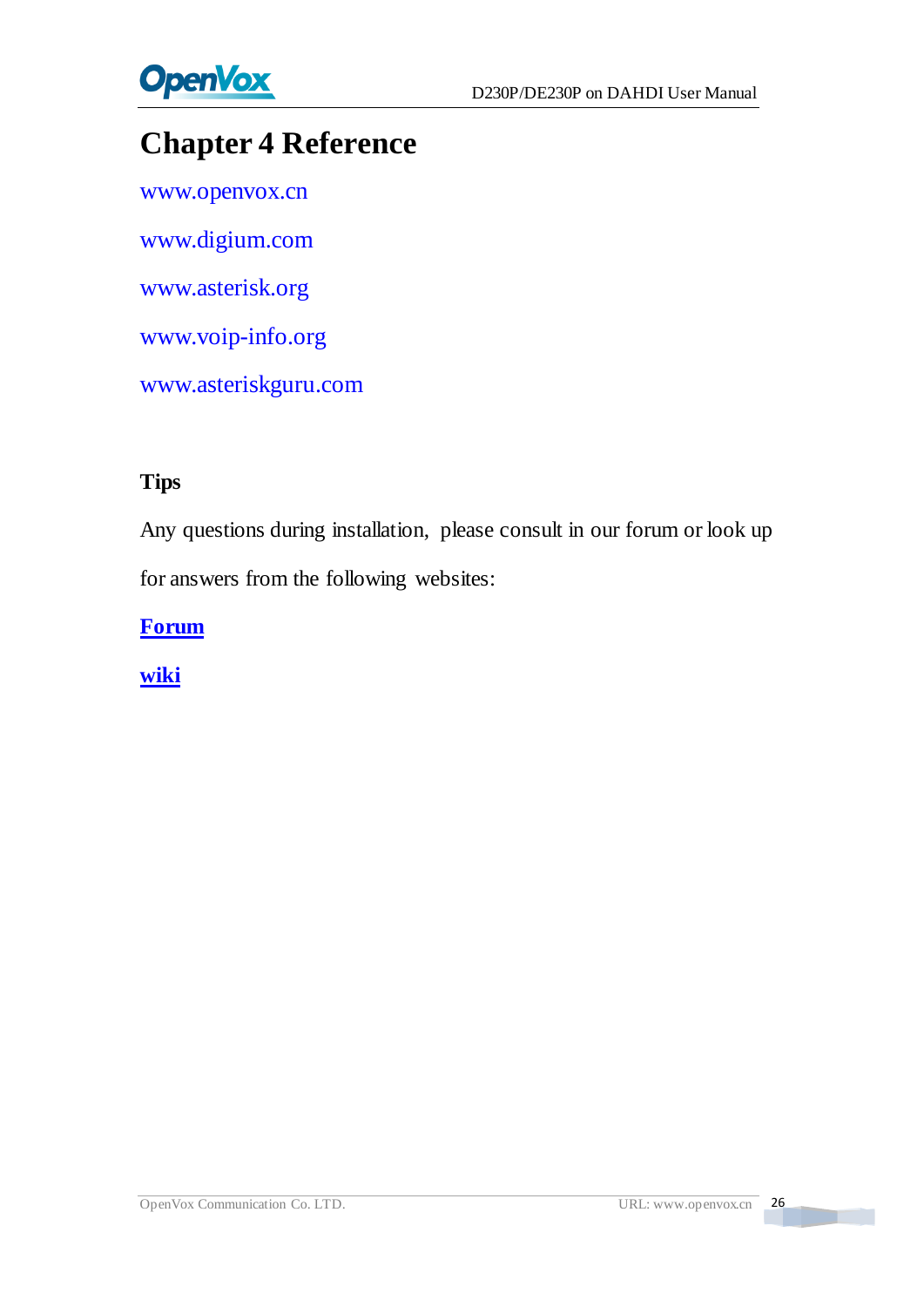

## <span id="page-27-0"></span>**Appendix A Specifications**

#### **• Weight and size**

| Weight: D230P |        | 94 <sub>g</sub> |
|---------------|--------|-----------------|
|               | EC2032 | 10g             |

Size:  $2$ U Form Factor:  $12 \times 6.4 \times 1.8$ cm $^3$ 

#### • **Interfaces**

PCI Bus: 3.3V or 5V bus slot, PCI 2.2 or above

#### • **Environments**

| Temperature Operation: $0 \sim 50 \text{ C}$ |                       |                        |
|----------------------------------------------|-----------------------|------------------------|
| Temperature Storage:                         | <b>D230P</b>          | -65 to $125^{\circ}$ C |
|                                              | EC2032                | -40 to $75^{\circ}$ C  |
| Humidity:                                    | 10~90% NON-CONDENSING |                        |

#### • **Power consumption**

Voltage: 3.3V, 5V

#### • **Hardware and software requirements**

 $RAM 128 + MB$ 

Linux kernel 2.4.X or 2.6.X

#### CPU 800+ MHZ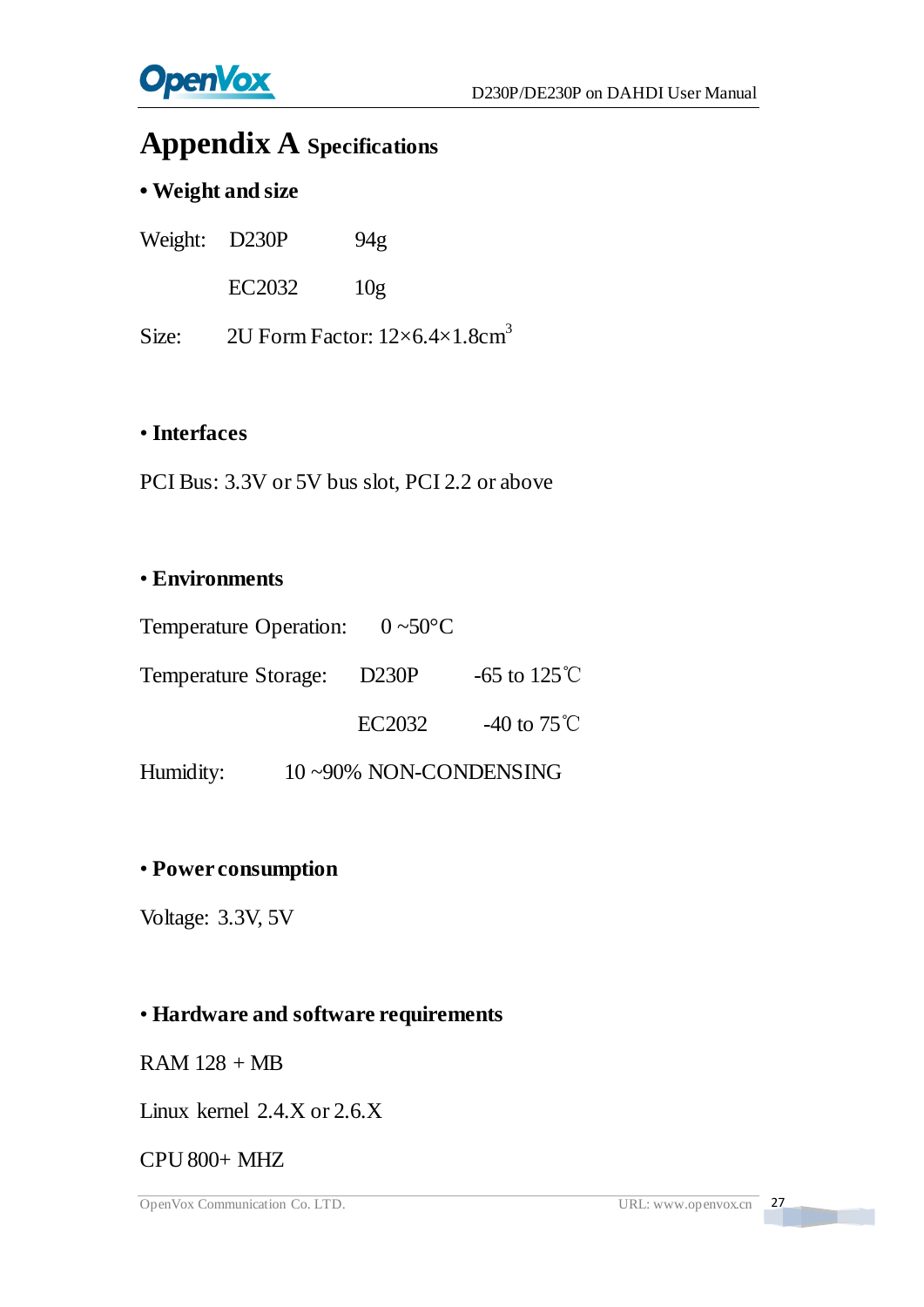

## <span id="page-28-0"></span>**Appendix B Hardware Dissembling Figure**

You can refer to the following figure to assemble or dissemble

D230P/DE230P, since they are very similar.